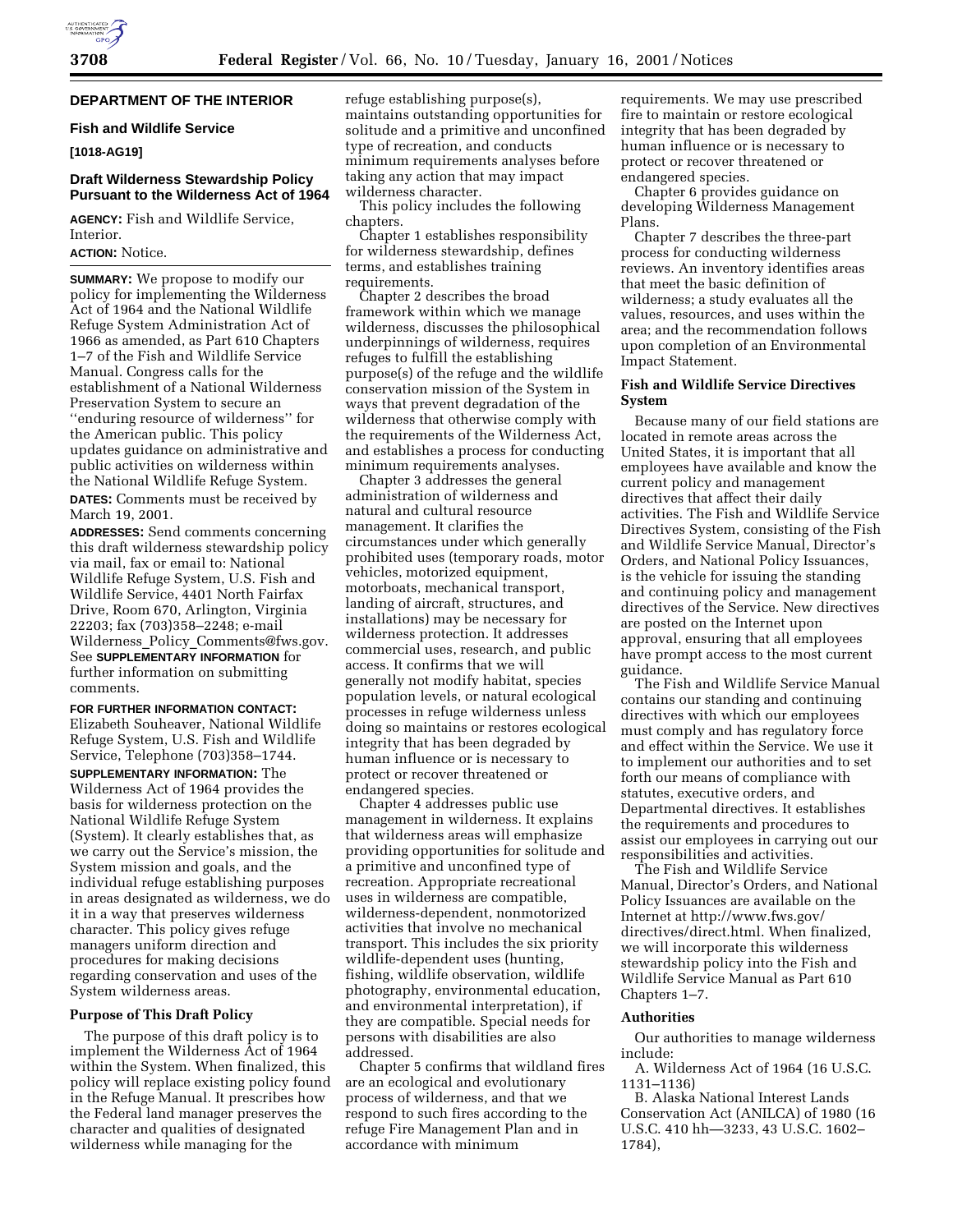C. National Wildlife Refuge System Administration Act of 1966 (16 U.S.C. 668dd–ee), as amended.

D. Specific Service Wilderness Area Authorities. Public Laws 90–532, 91– 504, 92–364, 93–429, 93–550, 93–632, 94–557, 95–450, 96–487, 96–560, 97– 211, 98–140, and 101–628.

### **Comment Solicitation**

We seek public comments on this draft wilderness stewardship policy and will take into consideration comments and any additional information received during the 60-day comment period. If you wish to comment, you may submit your comments by any one of several methods. You may mail comments to: National Wildlife Refuge System, U.S. Fish and Wildlife Service, 440l North Fairfax Drive, Room 670, Arlington, Virginia 22203. You may comment via the Internet to:

Wilderness Policy Comments@fws.gov. Please submit Internet comments as an ASCII file avoiding the use of special characters and any form of encryption. Please also include: ''Attn: 1018–AG19'' and your name and return address in your Internet message. If you do not receive a confirmation from the system that we have received your Internet message, contact us directly at (703)358–1744. You may also fax comments to: National Wildlife Refuge System, (703)358–2248. Finally, you may hand-deliver comments to the address mentioned above.

Our practice is to make comments, including names and home addresses of respondents, available for public review during regular business hours. Individual respondents may request that we withhold their home address from the record, which we will honor to the extent allowable by law. In some circumstances, we would withhold from the record a respondent's identity, as allowable by law. If you wish us to withhold your name and/or address, you must state this prominently at the beginning of your comment. However, we will not consider anonymous comments. We will make all submissions from organizations or businesses and from individuals identifying themselves as representatives or officials of organizations or businesses, available for public inspection in their entirety.

This draft Fish and Wildlife Service Manual Wilderness Stewardship policy will be available on the National Wildlife Refuge System web site (http:/ /refuges.fws.gov) during the 60-day comment period.

### **Required Determinations**

1. *Regulatory Planning and Review.* In accordance with the criteria in Executive Order 12866, this document is not a significant regulatory action. The Office of Management and Budget (OMB) makes the final determination under Executive Order 12866.

a. This document will not have an annual economic effect of \$100 million or adversely affect an economic sector, productivity, jobs, the environment, or other units of the government. A costbenefit and full economic analysis is not required. The purpose of this document is to update the wilderness management policy implemented by the Wilderness Act of 1964 pursuant to the National Wildlife Refuge System Improvement Act of 1997. A large portion of the updated policy addresses administrative actions and procedures that will enhance the public's wilderness experience by better preserving wilderness character. The updated policy makes only minor modifications to existing refuge wilderness public use programs. These modifications include: encouraging the use of Leave No Trace techniques that will leave the wilderness unimpaired for subsequent users; prohibiting extreme sports (which currently rarely occur); emphasizing the importance of solitude, risk, and challenge in a wilderness experience; encouraging education programs to better inform the public about wilderness; monitoring public use and its physical and social effects; and addressing the special needs of persons with disabilities. The basic restrictions on public use have not changed from current policy: we limit public travel to nonmotorized, nonmechanized means; we allow only commercial uses necessary for realizing the recreational purposes of the wilderness; and we allow scientific studies that conform to minimum requirements.

The data are insufficient to provide more than broad estimates about the effects of this updated policy on public use of wilderness areas on national wildlife refuges. The Service expects that refuges that improve the quality of their wilderness areas, and thereby increase the opportunities for highquality wilderness experiences, will see an increase in public use. The Service estimates that on balance there will be an increase of 10 percent in the public's use of wilderness areas on refuges.

Following a best-case scenario, three quantifiable outcomes would be attributable to the updating of the wilderness policy. First, if 75 percent of the refuges that currently have designated wilderness were to establish

a quality wilderness experience, it would mean an estimated 297,929 user days with a higher level of consumer surplus (Table 1). Second, if an additional 10 percent participation rate in wilderness experiences took place, it would mean an additional 39,724 user days. Third, some of the former wilderness users would switch to sites that allow motorized entrance or some other prohibited mode in wilderness areas. This last effect would be offset by new entrants to the wilderness experience, therefore, we estimate only the additional consumer surplus from new entrants since we have no reason to believe a change in consumer surplus would occur for those users who choose alternative sites with characteristics similar to what they were accustomed.

Since 1991, the trend in wildliferelated activities away from home has been increasing at a slow but steady rate, so we have reason to believe that quality experiences will attract new participants. Using the value of the difference in the upper and lower bounds of the 95 percent confidence interval for average consumer surplus to represent the estimate of the increase in consumer surplus for higher quality fishing and hunting (Walsh, Johnson, and McKean, 1990) yields an estimated increase in consumer surplus of \$7.1 million annually. The use of the 95 percent confidence interval will remove the results of outlier studies and will be an acceptable estimate of quality differences in the consumer surplus estimates. To this we add the increase in consumer surplus for an estimated 10 percent new participants, for a total of \$8.6 million annually attributable to the updated policy on wilderness management.

The probability of upgrading all refuges with wilderness programs to true wilderness characteristics, as defined by Congress, is very low. Resource constraints have kept these refuges from upgrading wilderness experiences, and it is unlikely that this updated policy will cause all refuges with wilderness designation to upgrade their programs immediately. As a result, we do not expect that this document will increase consumer surplus by as much as \$8.6 million annually. Consequently, this document will have a small measurable economic benefit on the U.S. economy but will not have an annual effect of \$100 million or more needed for a determination as a significant rulemaking action.

b. This document will not create inconsistencies with other agencies' actions. This updated policy has been developed with the assistance of personnel versed in Federal wilderness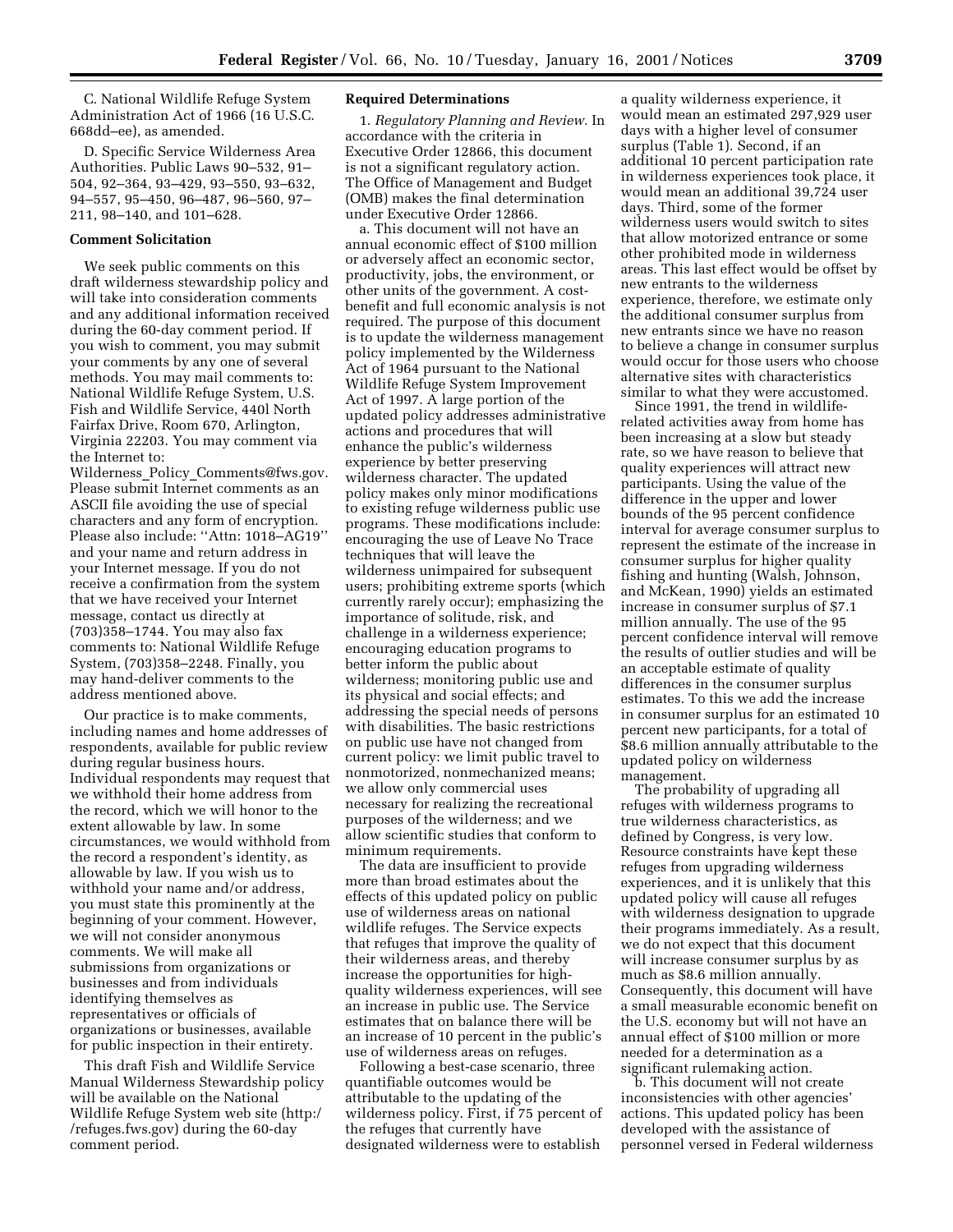policy, and is consistent with the wilderness policies of the U.S. Forest Service, National Park Service, and Bureau of Land Management. An interagency wilderness committee meets monthly to discuss and coordinate on wilderness issues. The committee received a copy of the draft policy update and identified no major inconsistencies.

c. This document will not materially affect entitlements, grants, user fees, loan programs, or the rights and obligations of their recipients. This updated policy prescribes the management of designated wilderness within the National Wildlife Refuge System. Access to wilderness will be consistent with the outstanding rightsof-way, easements of record, enabling legislation, or other rights granted by law. User fees will not be charged as a result of this policy.

d. This document will not raise novel legal or policy issues. This policy is a revision and clarification of similar policy finalized in May 1986 and, as such, does not present any significant opportunity for novel issues.

2. *Regulatory Flexibility Act.* We certify that this document will not have

a significant economic effect on a substantial number of small entities as defined under the Regulatory Flexibility Act (5 U.S.C. 601 *et seq.*). A Regulatory Flexibility Analysis is not required. Accordingly, a Small Entity Compliance Guide is not required.

This policy is administrative, legal, technical, and procedural in nature and provides updated instructions for the maintenance of wilderness areas on the National Wildlife Refuge System. This policy does not increase the types of recreation allowed on the Refuge System but establishes an emphasis on the characteristics desired for a wilderness experience. As a result, opportunities for wilderness experiences on national wildlife refuges may increase. The maintenance of wilderness characteristics are likely to increase visitor activity on the national wildlife refuge. But, as stated above, there is a slight increase in the trend for this activity so the increase may not be that of a substitute site for the activity. At least some, if not all, of the increase will be in participation rates for wilderness use. To the extent visitors spend time and money in the area of the refuge that they would not have spent

there anyway, they contribute new income to the regional economy and benefit local businesses.

For purposes of analysis, we will assume that any increase in refuge visitation is a pure addition to the supply of the available activity. This will result in a best-case scenario and is expected to overstate the benefits to local businesses. The latest information on the distances traveled for fishing and hunting activities indicates that over 80 percent of the participants travel less than 100 miles (160 km) from home to engage in the activity. This indicates that participants will spend travelrelated expenditures in their local economy. Since participation is scattered across the country, many small businesses benefit. Expenditures for food and lodging, transportation, and other incidental expenses are identified in the National Survey of Fishing, Hunting, and Wildlife Associated Recreation. Using the average expenditures for these categories for wildlife-related recreation away from home with the expected additional participation on the Refuge System yields the following estimates (Table 1).

TABLE 1.—ESTIMATION OF POSSIBLE WILDERNESS OPPORTUNITIES WITH NEW REFUGE POLICY

|                     | Refuge sur-<br>plus visits | Consumer per<br>dav | Without policy<br>update (base) | With policy up-<br>date change |
|---------------------|----------------------------|---------------------|---------------------------------|--------------------------------|
| Refuge Visits With: | 297,929<br>99.310          | \$12.62<br>36.54    | \$3,759,867<br>3,628,778        | \$7,126,468                    |
|                     | 397,239<br>39.724          | 36.54               | 7388,645                        | 1,451,511                      |
|                     |                            |                     |                                 | 8,577,979                      |

Using a national impact multiplier for wildlife-associated recreation developed for the report ''1996 National and State Economic Impacts of Wildlife Watching'' for the estimated increase in direct expenditures yields a total economic impact of \$46.0 million (Table 2). Since we know that most of the fishing and hunting (and most likely other wildlife-dependent recreation activities) occurs within 100 miles (160 km) of a participant's residence, then it is unlikely that most of this spending would be ''new'' money coming into a local economy and, therefore, would be offset with a decrease in some other sector of the local economy. The net gain to the local economies would be no more than \$46.0 million and most likely considerably less. Since 80 percent of the participants travel less than 100 miles (160 km) to engage in hunting and fishing activities (and we assume that a

similar relationship would hold for other wildlife-dependent activities), their spending patterns would not add new money in the local economy and, therefore, the real impact would be on the order of \$9.2 million annually.

# TABLE 2.—ESTIMATED EXPENDITURES ASSOCIATED WITH ADDITIONAL REF-UGE VISITATION

| Total Refuge wilderness vis- | 397,239      |
|------------------------------|--------------|
| A 10% increase in visits     | 39,724       |
| Average Expenditures per     |              |
| trip<br>                     | \$397        |
| Total direct expenditures    | \$15,770,428 |
| National impact multiplier   | 2.92         |
| Total impact                 | \$46.049.650 |
| 80% of impact is a transfer  | \$36.839.720 |
| 20% of impact is new money   |              |
| henefit                      | \$9.209.930  |
|                              |              |

Many businesses (both large and small) may benefit from some increased wildlife refuge visitation. However, we expect that much of this benefit will go to small business because wilderness areas tend to be in rural areas where fewer large businesses locate. We expect that the incremental recreational opportunities will be scattered, and so we do not expect that the document will have a significant economic effect on a substantial number of small entities in any region or nationally.

3. *Small Business Regulatory Enforcement Fairness Act.* The document is not a major rule under 5 U.S.C. 804(2), the Small Business Regulatory Enforcement Fairness Act. This document:

a. Does not have an annual effect on the economy of \$100 million or more. The addition of some wilderness experience opportunities at refuges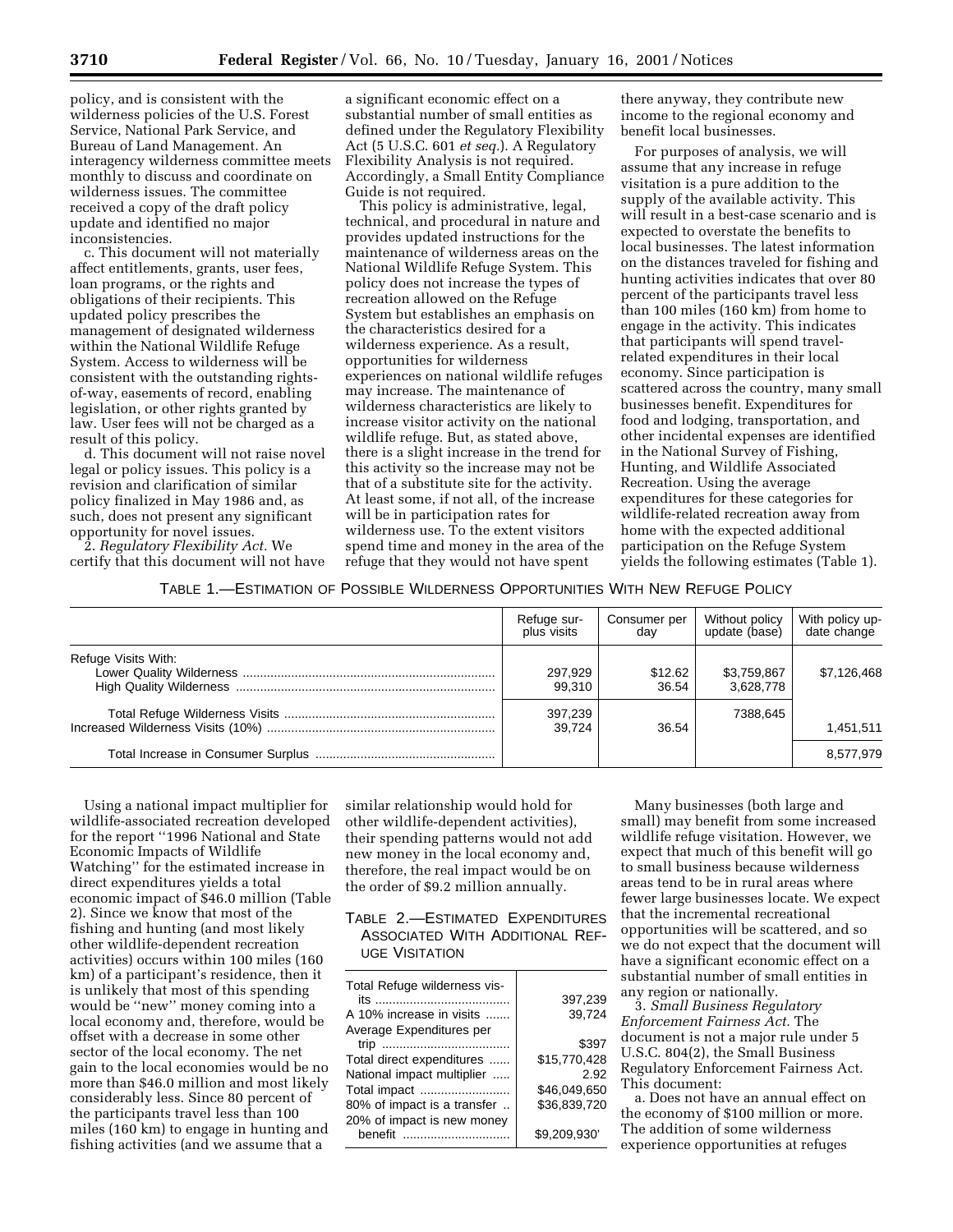would generate expenditures by wilderness participants with an economic impact estimated at \$9.2 million per year. Consequently, the maximum benefit of this document for businesses both small and large would not be sufficient to make this a major rule. The impact would be scattered across the country and would most likely not be significant in any local area.

b. Will not cause a major increase in costs or prices for consumers, individual industries, Federal, State, or local government agencies, or geographic regions. This document will have a small effect on the expenditures of new participants for wilderness opportunities of Americans. Under the assumption that all wilderness opportunities would be of high quality, participants would be attracted to the Refuge System. If the refuge were closer to the participant's residence than alternative sources of wilderness experiences, then a reduction in travel costs would occur and benefit the participant. The Service does not have information to quantify this reduction in travel cost but has to assume that since most people travel less than 100 miles (160 km) to hunt and fish, that the reduced travel cost would be small for the additional days of wilderness activities generated by this document. We do not expect this document to significantly affect the supply or demand for wilderness opportunities in the United States and, therefore, should not affect prices for equipment and supplies, or the retailers that sell equipment. Refuge System wilderness opportunities account for a small portion of the wilderness opportunities available in the contiguous United States.

c. Does not have significant adverse effects on competition, employment, investment, productivity, innovation, or the ability of U.S.-based enterprises to compete with foreign-based enterprises. Because this document represents such a small proportion of wildlife-related recreational spending, there will be no measurable economic effect on the wildlife-dependent industry, which has annual sales of equipment and travel expenditures of \$72 billion nationwide. Refuge visitors made 397,239 visits to refuges for wilderness activities during 1999, compared to 34.9 million visitors for all activities on Refuge System lands. This document seeks to preserve wilderness characteristics for those participants who want this experience and is aimed at providing guidance to Federal managers in establishing quality programs, where the opportunity exists for wilderness programs. Refuges that

have or establish wilderness programs may hire additional staff from the local community to assist with the programs, but this would not be a significant increase with a total of 66 refuges participating. Consequently, there is no significant employment or small business effects.

4. *Unfunded Mandates Reform Act.* In accordance with the Unfunded Mandates Reform Act (2 U.S.C. 1501, *et seq.*):

a. This document will not ''significantly or uniquely'' affect small governments. A Small Government Agency Plan is not required. See 1.a., above.

b. This document will not produce a Federal mandate of \$100 million or greater in any year, i.e., it is not a ''significant regulatory action'' under the Unfunded Mandates Reform Act.

5. *Takings.* In accordance with Executive Order 12630, the document does not have significant takings implications. A takings implication assessment is not required. This policy will not change the ability of inholders to access their property, although it may affect the way in which they may access it. Depending on the specifics of the easements of record, outstanding rightsof-way, enabling legislation, or other rights granted by law, to disturb the fewest wilderness users we may require inholders to modify their: routes of entry so that access will be through a non-wilderness area; method of access, and use of nonmotorized means; or time of entry.

6. *Federalism.* This document does not have significant Federalism effects to warrant the preparation of a Federalism Assessment under Executive Order 13132. This document will not have substantial direct effects on the States, in the relationship between the Federal Government and the States, or on the distribution of power and responsibilities among the various levels of government.

7. *Civil Justice Reform.* In accordance with Executive Order 12988, the Office of the Solicitor has determined that the document does not unduly burden the judicial system and meets the requirements of sections 3(a) and 3(b)(2) of the Order. The policy will clarify established policy and result in better understanding of the policies by refuge wilderness visitors.

8. *Paperwork Reduction Act.* This policy does not require any information collection from 10 or more parties and a submission under the Paperwork Reduction Act of 1995 is not required.

9. *National Environmental Policy Act.* We have analyzed this document in accordance with the criteria of the

National Environmental Policy Act and 318 DM 2.2(g) and 6.3(D). This document does not constitute a major Federal action significantly affecting the quality of the human environment. An environmental assessment is not required.

We will need to develop Wilderness Management Plans for all refuges with wilderness. We will either incorporate these plans directly into refuge Comprehensive Conservation Plans or as step-down management plans, pursuant to our refuge planning guidance in 602 FW 1–3. We prepare these plans in compliance with section 102(2)(C) of NEPA, and the Council on Environmental Quality's regulations for implementing NEPA in 40 CFR parts 1500–1508. We invite the affected public to participate in the review, development, and implementation of these plans.

10. *Government-to-Government Relationship with Tribes.* In accordance with the President's memorandum of April 29, 1994, ''Government-to-Government Relations with Native American Tribal Governments'' (59 FR 22951) and 512 DM 2, we have evaluated possible effects on Federallyrecognized Indian tribes and have determined that there are no effects. We coordinate wilderness use on national wildlife refuges with Tribal governments having adjoining or overlapping jurisdiction.

### **Fish and Wildlife Service**

### *Wilderness Stewardship*

### Part 610

Chapter 1—Authorities, Responsibilities, Definitions, and Training Requirements

### 610 FW 1.1

1.1 *What is the purpose of this chapter?* Our Wilderness Stewardship policy describes how we manage refuge wilderness to meet refuge purposes and accomplish the mission of the National Wildlife Refuge System (System), while protecting the enduring resource of wilderness. This chapter provides guidance for the implementation of the Wilderness Act of 1964 and the National Wildlife Refuge System Administration Act of 1966, as amended. This chapter states our authorities and responsibilities, describes wilderness character and related terms, and establishes training requirements.

1.2 *To what does this chapter apply?* This chapter applies to Congressionally designated wilderness. Where this management guidance conflicts with provisions of legislation establishing wilderness on refuges, (including the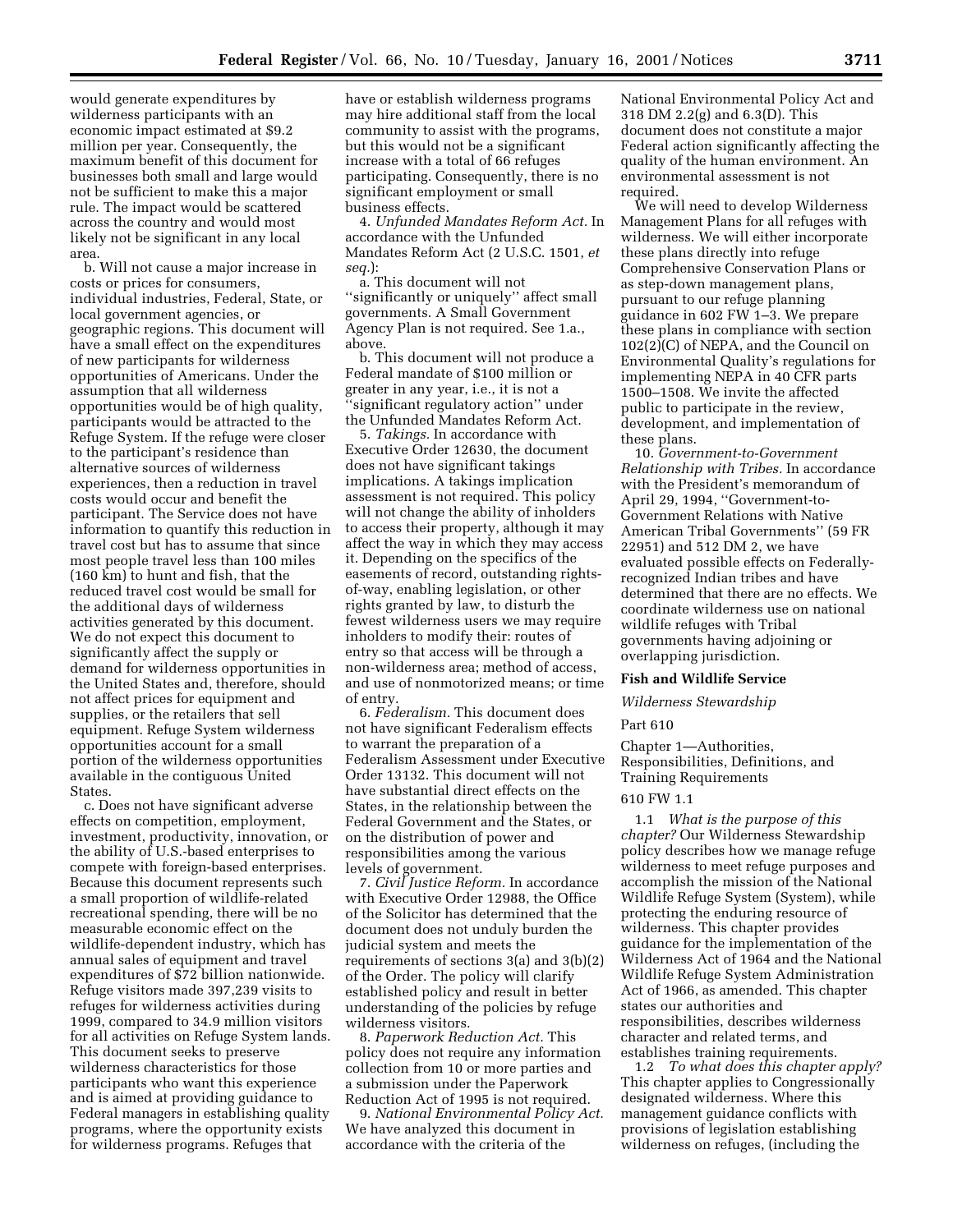Alaska National Interest Lands Conservation Act (ANILCA) in Alaska), the provisions of the legislation establishing wilderness take precedence. (See Exhibit 1; National Wildlife Refuge System Designated Wilderness Areas).

1.3 *What are the authorities that directly affect wilderness management on our lands?* Our authorities to manage wilderness, or those which may affect wilderness management include:

A. Wilderness Act of 1964 (16 U.S.C. 1131–1136).

B. Alaska National Interest Lands Conservation Act (ANILCA) of 1980 (16 U.S.C. 410 hh–3233, 43 U.S.C. 1602– 1784).

C. National Wildlife Refuge System Administration Act of 1966 (16 U.S.C. 668dd–ee) (NWRSAA01966), as amended.

D. Clean Air Act Amendments of 1990; Public Law 101–549.

E. Specific Service Wilderness Area Authorities. Public Laws 90–532, 91– 504, 92–364, 93–429, 93–550, 93–632, 94–557, 95–450, 96–487, 96–560, 97– 211, 98–140, and 101–628.

F. Migratory Bird Treaty Act of 1918 (16 U.S.C. 703–712) as amended.

G. Endangered Species Act of 1973 (16 U.S.C. 1531–1544) as amended.

H. National Historic Preservation Act of 1966 as amended, 16 U.S.C. 470 *et seq.*

I. Archeological Resources Protection Act as amended, 16 U.S.C. 470aa–mm.

J. American Antiquities Act of 1906, 16 U.S.C. 431–433.

K. American Indian Religious Freedom Act of 1978, 42 U.S.C. 1996 and 1996a.

L. Americans with Disabilities Act of 1990, 42 U.S.C. 12207.

M. Native American Graves Protection and Repatriation Act of 1990, 25 U.S.C. 3001–3013.

N. National Environmental Policy Act (NEPA) of 1969, as amended, 42 U.S.C. 4321–4347, and the Council on Environmental Quality's (CEQ) Regulations for Implementing the Procedural Provisions of NEPA, 40 CFR 1500–1508.

1.4 *What are our responsibilities?* A. Director. The Director provides national policy for managing wilderness and designates a National Wilderness Coordinator.

B. Regional Director. The Regional Director oversees the Regional wilderness management program, designates a Regional Wilderness Coordinator, and assembles Regional Wilderness Review Teams consisting of the Refuge Manager, selected refuge staff, Refuge Supervisor, and the Regional Wilderness Coordinator to coordinate wilderness reviews.

C. Refuge Manager. The Refuge manager protects, manages, and monitors wilderness areas in accordance with Service policy and the unit's Wilderness Management Plan (WMP); ensures that the refuge Comprehensive Conservation Plan (CCP) addresses the management direction of the wilderness units, and determines the need for a WMP; develops and implements the WMP; conducts wilderness reviews; and provides annual information to the Regional Wilderness Coordinator on the status of ongoing inventories and research initiatives used to monitor wilderness areas. Refuge managers may make minimum requirement decisions (610 FW 2).

D. National Wilderness Coordinator. The National Wilderness Coordinator advises the Chief, National Wildlife Refuge System, on wilderness issues; coordinates wilderness management policies with other wilderness management agencies (Bureau of Land Management, National Park Service, and Forest Service); and coordinates and provides assistance to Regional and refuge offices concerning wilderness issues.

E. Regional Wilderness Coordinator. The Regional Wilderness Coordinator advises the Regional directorate, refuge supervisors, refuge managers, and refuge employees on wilderness issues; coordinates and approves wilderness reviews; reviews Wilderness Management Plans; maintains data on wilderness acreage and training requirements within the Region; and provides a Wilderness Acreage Report (See Exhibit 2) to the Chief, National Wildlife Refuge System, by October 1 of each year. The coordinator concurs on all minimum requirement/tool decisions requiring elevation and receives written copies of all minimum requirement decisions.

1.5 *How do we effectively coordinate with the States?* To the extent possible, we coordinate with States through the conduct of regular meetings to discuss cooperative management needs and approaches. Through the comprehensive conservation planning process, we encourage input from and strive for cooperation and coordination with State fish and wildlife agencies, non-government organizations, universities, and others in setting wilderness management goals and objectives. Our regulations allowing hunting of resident wildlife or fishing within the System shall be, to the extent practicable, consistent with State fish and wildlife laws, regulations, and management plans.

1.6 *What terms do we use in this policy?* A. Adequate Legal Access. The

combination of routes and modes of travel that will have the least impact on the wilderness resource, consistent with the outstanding rights-of-way, easements of record, enabling legislation, or other rights granted by law.

B. Aldo Leopold Wilderness Research Institute. An institute located in Missoula, Montana, and established in 1993 to develop ''the knowledge needed to improve management of wilderness and other natural areas.'' The Institute operates under an interagency agreement among the Bureau of Land Management, the National Park Service, the Fish and Wildlife Service, the Forest Service, and the Biological Resources Division of the U.S. Geological Survey.

C. Alien Species. With respect to a particular ecosystem, any species, including its seeds, eggs, spores, or other biological material capable of propagating that species, that is not native to that ecosystem.

D. Arthur Carhart National Wilderness Training Center. A training center, located in Missoula, Montana, established in 1993 to ''foster interagency excellence in wilderness stewardship by cultivating knowledgeable, skilled and capable wilderness managers and by improving public understanding of wilderness philosophy, values, and processes.'' The Carhart Center offers training across the country using experts from all levels of the four Federal wilderness-managing agencies, and outside organizations. The Bureau of Land Management, the National Park Service, the Fish and Wildlife Service, and the Forest Service financially support the Carhart Center.

E. Commercial Photography and Filming. Visual and/or sound recording by a business or enterprise for a market audience such as for a documentary, promotional, television or feature film, advertisement, or similar project. It does not mean bona fide breaking news coverage or casual visitor use that does not adversely impact on resources or visitation.

F. Designated Wilderness Area. An area designated in legislation and that we manage as part of the National Wilderness Preservation System.

G. Emergency. A situation that requires immediate action because of imminent danger to the health and safety of persons within a wilderness area.

H. Generally Prohibited Use. Temporary roads, motor vehicles, motorized equipment, motorboats, mechanical transport, landing of aircraft, structures, and installations generally prohibited by the Wilderness Act Section 4 (c). We may allow them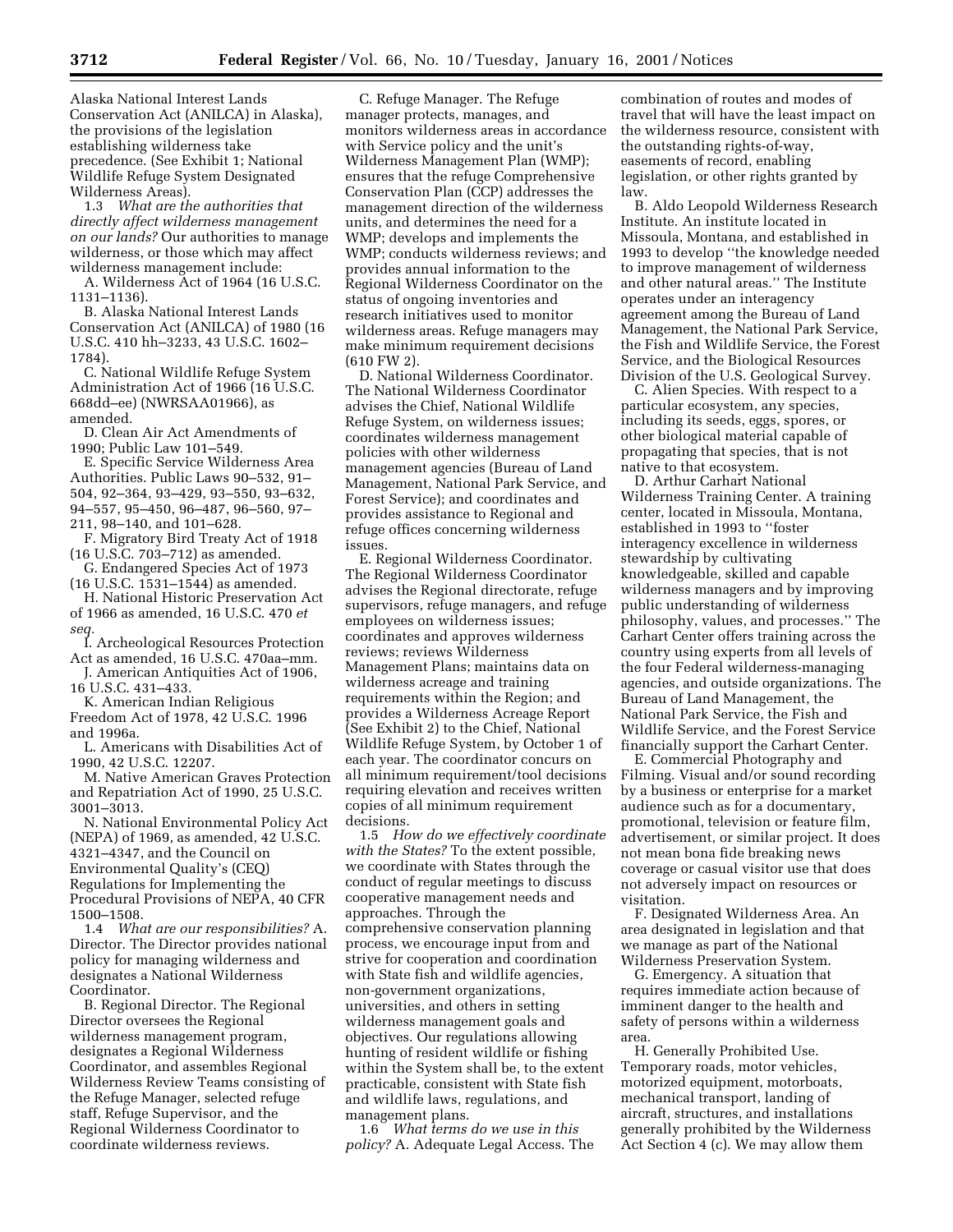only ''as necessary to meet minimum requirements for the administration of the area for the purpose of this Act (including measures required in emergencies involving the health and safety of persons within the area) \* \* \*'' or if provided for by the specific wilderness designation legislation for a particular wilderness.

I. Indigenous Species. This means, with respect to a particular ecosystem, a species that, other than as a result of an introduction, historically occurred or currently occurs in that ecosystem.

J. Invasive Species. This means an alien species whose introduction causes or is likely to cause economic or environmental harm or harm to human health.

K. Limits of Acceptable Change. A planning and management framework for establishing and maintaining acceptable and appropriate environmental and social conditions in recreation settings. It emphasizes the conditions we maintain or attain in an area, rather than how much use it can accommodate.

L. Mechanical Transport. Any contrivance for moving people or material on or over land, water, or air that has moving parts, provides a mechanical advantage to the user, and is powered by a living or nonliving power source. We include, but do not limit this to, sailboats, hang gliders, parachutes, bicycles, game carriers, carts, and wagons. We do not include wheelchairs when used by those whose disabilities require wheelchairs for locomotion. We also do not include skis, snowshoes, rafts, canoes, sleds, travois, or similar primitive devices without moving parts.

M. Minimum Requirement Analysis. A documented process used for determining the appropriateness of all actions affecting wilderness.

N. Minimum Tool. The least intrusive tool, equipment, device, force, regulation, or practice determined to be necessary to accomplish an essential task, that will also achieve the wilderness management objective.

O. Motorized Equipment. Machines that use a motor, engine, or other nonliving power source. We include, but do not limit this to, chain saws, aircraft, snowmobiles, generators, motor boats, and motor vehicles. We do not include small battery- or gas-powered devices such as shavers, wristwatches, flashlights, cameras, stoves, or other similar small equipment. We do not include motorized wheelchairs used as defined under mechanical transport.

P. Nondegradation. This concept specifies that, at the time of wilderness designation, the conditions prevailing in an area establish a benchmark of that

area's naturalness and wildness. We will not allow degradation of these conditions. The presence of undesirable conditions in one wilderness does not set a precedent or standard that we can apply to other areas.

Q. Primitive Recreation. Nonmotorized activities that provide dispersed, undeveloped recreation which do not require facilities or mechanical equipment.

R. Primitive Tool. The equipment or methods that make use of the simplest available technology that relies on human or animal power.

S. Proposed Wilderness. An area of the Refuge System that the Secretary of the Interior (Secretary) has recommended to the President for inclusion in the National Wilderness Preservation System.

T. Roadless Area. A reasonably compact area of undeveloped Federal land that possesses the general characteristics of a wilderness and within which there is no improved road that is suitable for public travel by means of four-wheeled, motorized vehicles intended primarily for highway use. A route maintained solely by the passage of vehicles does not constitute a road.

U. Roadless Island. A roadless area that is surrounded by permanent waters or that is markedly distinguished from surrounding lands by topographical or ecological features such as precipices, canyons, thickets, or swamps.

V. Solitude. One of the key descriptors of wilderness in the Wilderness Act. Wilderness solitude is a state of mind, a mental freedom that emerges from settings where visitors experience nature essentially free of the reminders of society, its inventions, and conventions. Privacy and isolation are important components, but solitude also is enhanced by the absence of other distractions, such as large groups, mechanization, unnatural noise, signs, and other modern artifacts. It is a highly valued component of the visitor's experience because it is conducive to the psychological benefits associated with wilderness and one's free and independent response to nature.

W. Temporary Structure. Any structure that is easy to dismantle, could be removed completely from a site between periods of actual use, and must be removed at the end of each session of use if the intervening non-use period is greater than 30 days. In Alaska, we manage temporary structures in accordance with Section 1316(a) of the Alaska National Interest Lands Conservation Act.

X. Untrammeled. A key descriptor of wilderness in the Wilderness Act,

untrammeled refers to the freedom of a landscape from the human intent to intervene, alter, control, or manipulate natural conditions or processes to provide particular benefits.

Y. Wheelchair. A device designed solely for the use by a mobility-impaired person for locomotion and that is suitable for use in an indoor pedestrian area.

Z. Wilderness Review. The process we use to determine if we should recommend System lands and waters to Congress for wilderness designation. The wilderness review process consists of three phases: inventory, study, and recommendation. The inventory is a broad look at the refuge to identify lands and waters that meet the minimum criteria for wilderness. The study evaluates all values (ecological, recreational, cultural, spiritual), resources (*e.g.,* wildlife, water, vegetation, minerals, soils), public uses, and management within the Wilderness Study Area. The findings of the study determine whether we will recommend the area for designation as wilderness.

AA. Wilderness Study Area. An area we are considering for wilderness designation. We establish it following the inventory component of a wilderness review. It includes all areas that are still undergoing the review process and areas recommended for wilderness designation by the Director of the U.S. Fish and Wildlife Service (Director) to the Secretary.

BB. Wilderness Values. Wilderness values are physical (wildlife, ecosystems, and natural processes), psychological (opportunity for solitude, i.e., avoid the sights, sounds, and evidence of humans), symbolic (national and natural remnants of American cultural and evolutionary heritage), and spiritual (connection with nature and primal forces).

1.7 *What are the training requirements for National Wildlife Refuge System staff?* A. National Wilderness Coordinator. The National Wilderness Coordinator will attend the next available Arthur Carhart National Wilderness Training Center National Wilderness Stewardship training course following appointment to the position, unless the individual has attended a previous national session, and at least every 2 years, a ''Wilderness Issues'' course, or another course designed by the Training Center to serve as a review of wilderness policy and an update of current wilderness issues.

B. National Wildlife Refuge System Office Staff. Other staff involved in wilderness planning, protection, management, budget, or recreation should attend a National or Regional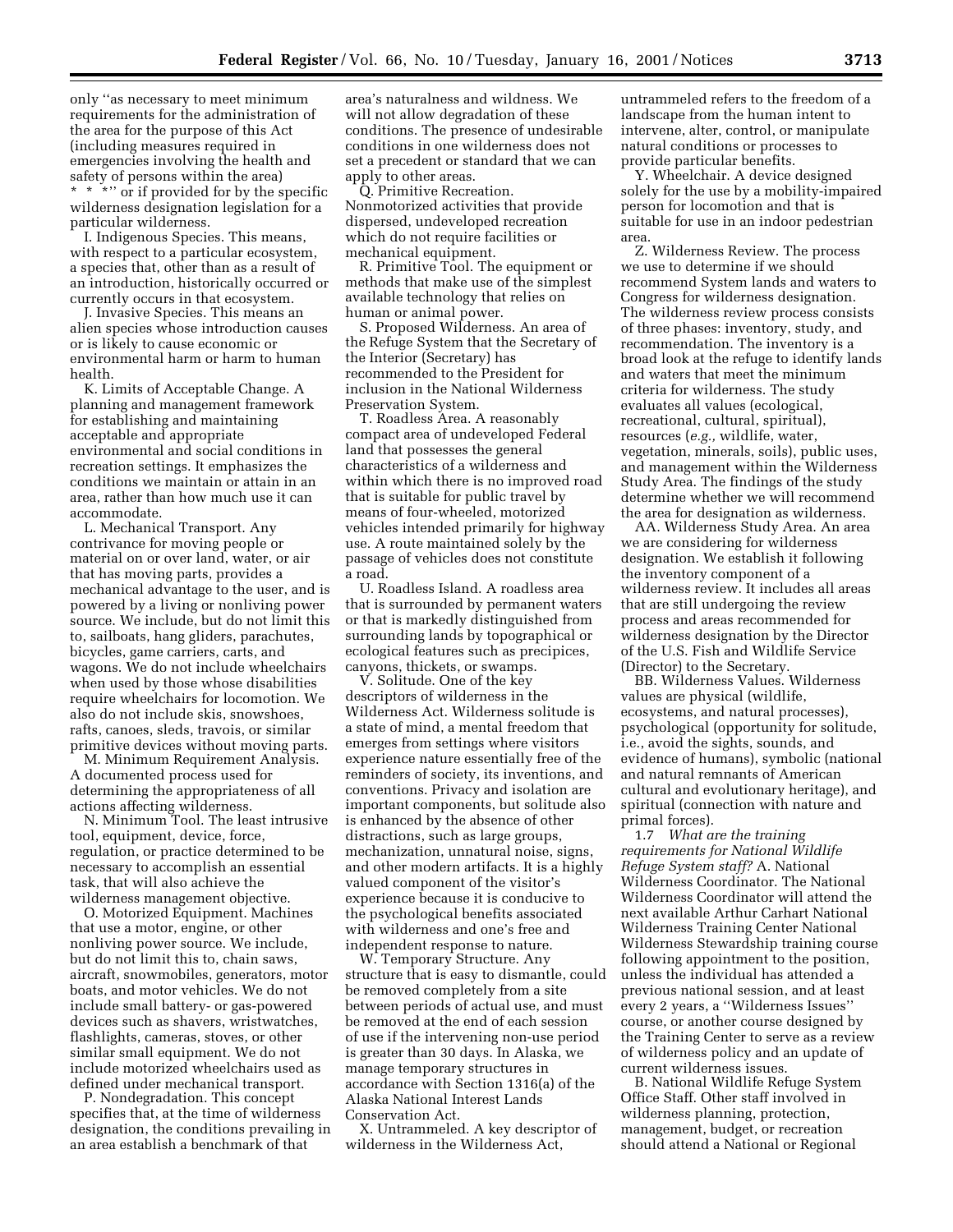Wilderness Stewardship training course or specialized wilderness courses offered by the Training Center.

C. Regional Wilderness Coordinators. The Regional Wilderness Coordinators will attend the next available National Wilderness Stewardship training course and Regional Wilderness Stewardship training course following their appointment to the position, unless they have attended a previous national or regional session and at least every 2 years, a ''Wilderness Issues'' course, or another course designed by the Training Center to serve as a review of wilderness policy and an update of current wilderness issues.

D. Refuge Supervisors. Refuge supervisors will attend the National Wilderness Stewardship training course within 2 years, following their appointment to the position, unless they have attended a previous national session and at least every 4 years, a ''Wilderness Issues'' course, or another course designed by the Training Center to serve as a review of wilderness policy and an update of current wilderness issues.

E. Refuge Managers. Refuge Managers (including complex and unit managers) of refuges containing designated wilderness or a Wilderness Study Area will attend the National Wilderness Stewardship training course within 1 year of their appointment to the position, unless they have attended a previous national session. Other Refuge Managers (including complex and unit managers) should attend the National Wilderness Stewardship training course.

F. Other Refuge Staff. We should train staff members and volunteers who contact visitors on a regular basis regarding wilderness areas in lowimpact or ''Leave-No-Trace'' techniques and be able to help the public make good choices in applying the principles of outdoor ethics.

G. Regional Chiefs, National Wildlife Refuge System. Regional Chiefs, National Wildlife Refuge System, should attend the National Wilderness Stewardship training course within 2 years following their appointment to the position, unless they have attended a previous national session.

1.8 *What are the training requirements for Ecological Services and Fisheries staff?* A. Project Leaders. Project leaders with significant responsibility for Endangered Species Act consultations with wilderness managers or fisheries management in wilderness areas within the Service or with any other Federal agency will attend the National Wilderness Stewardship training course within 2 years of their appointment to the

position, unless they have attended a previous national session.

B. Other Staff. We encourage other Ecological Services and Fisheries staff with significant involvement in issues that affect wilderness planning, protection, management, or recreation to attend a Regional Wilderness Stewardship training course or specialized wilderness courses offered by the Training Center.

1.9 *When should State employees attend wilderness training?* When space is available, the Service may recommend State wildlife managers for a Regional Wilderness Stewardship training course or specialized wilderness courses offered by the Training Center.

### **Fish and Wildlife Service**

*Wilderness Stewardship*

Part 610

Chapter 2 General Overview

610 FW 2.1

2.1 *What is the purpose of this chapter?* This chapter provides an overview and policy foundation for implementation of the Wilderness Act of 1964 and the National Wildlife Refuge System Administration Act of 1966 as amended. This chapter states the principles of wilderness management, and clarifies the application of the minimum requirement concept.

2.2 *To what does this chapter apply?* This chapter applies to Congressionally designated wilderness. Where this management guidance conflicts with provisions of legislation establishing wilderness on refuges, (including the Alaska National Interest Lands Conservation Act (ANILCA) in Alaska), the provisions of the legislation establishing wilderness take precedence. (See Exhibit 1; National Wildlife Refuge System Designated Wilderness Areas).

2.3 *What are the authorities that directly affect wilderness management on our lands?* Our authorities to manage wilderness, or those which may affect wilderness management, are contained in 610 FW 1.3.

2.4 *What is the broad framework within which we manage wilderness?* A wilderness overlay deepens and broadens our responsibility to the refuge landscape, compelling us to think beyond our obligation to manage the area for the purposes for which it was established. Wilderness itself is a resource that embodies intangible values as well as biophysical values. As a place ''where the earth and its community of life are untrammeled by

man,'' wilderness serves as a reservoir of biological diversity, biological integrity, and environmental health. Wilderness is also a setting for compatible recreation, restoration, and inspiration, and a touchstone to our heritage as Americans, and more universally, as members in the community of life. The convergence of these diverse values (ecological, experiential, and symbolic) into one evocative and encompassing concept is the sum and substance of wilderness and the source of its power to connect a diversity of people to these remnant landscapes. Wilderness is a place of restraint, for managers as well as visitors.

2.5 *What is wilderness character?* A.

\* \* \* each agency administering any area designated as wilderness shall be responsible for preserving the *wilderness character* of the area and shall so administer such area for such other purposes for which it may have been established as also to preserve its *wilderness character.* [emphasis added]— Section 4 (b), The Wilderness Act of 1964

B. Preserving ''wilderness character,'' referenced throughout the Act and throughout this policy, is one of our criteria for judging the appropriateness of potential management actions, public uses, and technologies in wilderness. Preserving wilderness character requires that we maintain the wilderness condition: the natural, scenic condition of the land, biological diversity, biological integrity, environmental health, and ecological and evolutionary processes. But the character of wilderness embodies more than a physical condition.

C. The character of wilderness refocuses our perception of nature and our relationship to it. It embodies an attitude of humility and restraint that lifts our connection to a landscape from the utilitarian, commodity orientation that often dominates our relationship with nature to the symbolic realm serving other human needs. We preserve wilderness character by our compliance with wilderness legislation and regulation, but also by imposing limits upon ourselves.

D. The legislative history of the Wilderness Act recognizes the encompassing nature of wilderness character:

We deeply need the humility to know ourselves as the dependent members of a great community of life, and this can indeed be one of the spiritual benefits of a wilderness experience. Without the gadgets, the inventions, the contrivances whereby men have seemed to establish among themselves an independence of nature, without these distractions, to know the wilderness is to know a profound humility,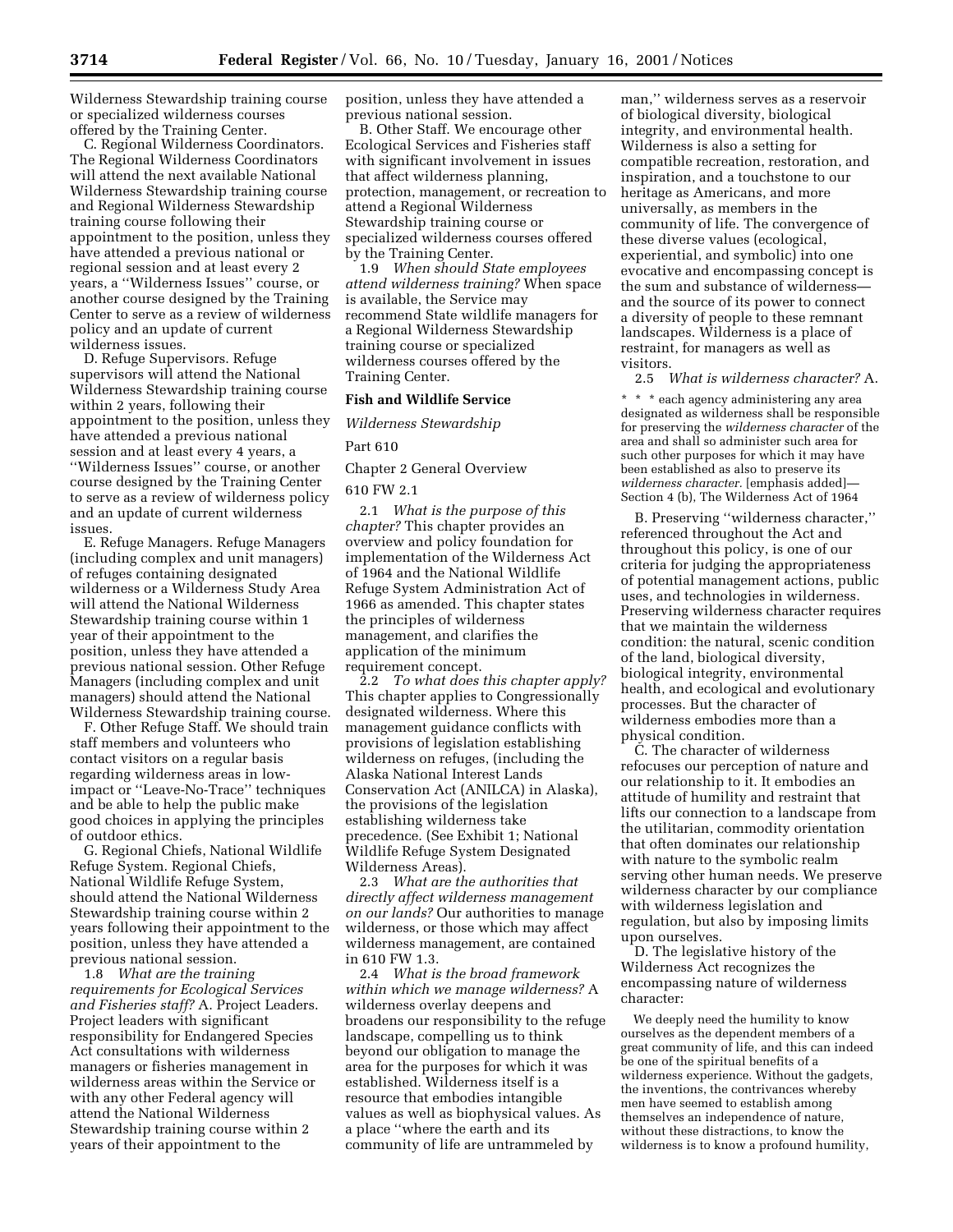to recognize one's littleness, to sense dependence and interdependence, indebtedness, and responsibility.—(See Zahniser, The Need for Wilderness Areas, 1956, Exhibit 8)

E. We uphold wilderness character with every decision concerning public uses, management techniques, or technologies that might degrade the wilderness condition. We strengthen wilderness character with every decision to forego actions that have no seeming physical impact, but would detract from the idea of wilderness as a place set apart, a place where our uses, convenience, and expediency do not dominate. As the role we assume shapes the character of wilderness, so it shapes our character as its stewards. (See Exhibit 3 for the complete description of wilderness character.)

2.6 *What are the principles for managing wilderness?* As stated in the Wilderness Act, the purposes of the Act are within and supplemental to the purposes of the lands we administer. We observe five key principles in managing wilderness:

A. Accomplish refuge purposes, the mission of the National Wildlife Refuge System (System), and the purposes of the Wilderness Act.

B. Secure ''an enduring resource of wilderness'' by maintaining the wilderness character, biological diversity, biological integrity, environmental health, and its community of life.

C. Administer wilderness areas in a manner that retains wilderness character, is compatible with all of the purposes of a refuge, and leaves them unimpaired for future use and enjoyment as wilderness.

D. Provide opportunities for primitive recreational experience, emphasizing activities that are wildlife and wilderness dependent. Maintain physical, social, and managerial settings that are conducive to maintaining the experience of solitude, inspiration, adventure, challenge, and other aspects of wilderness character.

E. Provide opportunities for and conduct wilderness-related research in a manner compatible with all of the refuge purposes and preserving the wilderness environment.

2.7 *What are the purposes of the Wilderness Act?* The purposes of the Wilderness Act are to secure an enduring resource of wilderness, to protect and preserve the wilderness character of areas within the National Wilderness Preservation System, and to administer this wilderness system for the use and enjoyment of the American people in a way that will leave them

unimpaired for future use and enjoyment as wilderness.

2.8 *How do Refuge Managers accomplish both the establishing purposes of a refuge and the purposes of the Wilderness Act?* A. The National Wildlife Refuge System Improvement Act (NWRSIA) amendments to the NWRSAA state that the establishing purposes of a refuge ''mean the purposes specified in or derived from the law, proclamation, executive order, agreement, public land order, donation document, or administrative memorandum establishing, authorizing, or expanding a refuge, refuge unit, or refuge subunit.''

B. The Wilderness Act states that ''The purposes of this Act are hereby declared to be within and supplemental to the purposes for which national forests and units of the national park and national wildlife refuge systems are established and administered \* \* \*''

C. The NWRSIA House Report 105– 106 says that ''This policy serves to underscore that the fundamental mission of our Refuge System is wildlife conservation: wildlife and wildlife conservation must come first.''

D. Our wildlife conservation mission is entirely consistent with our wilderness responsibilities. Healthy and natural populations of wildlife are an important component of wilderness. *In Fulfilling the Promise,* the Service's long-term vision document for the System, we recognize wilderness ''is a reservoir of biodiversity and natural ecological and evolutionary processes.''

E. Because the Wilderness Act purposes become within and supplemental to the purposes of refuges where there is designated wilderness, we modify our management strategies to accomplish both the purposes for which the refuge was established and the purposes of the Wilderness Act. We continue to fulfill the establishing purposes of the refuge and the wildlife conservation mission of the System using management strategies and techniques that prevent degradation of the wilderness resource and comply with the requirements of the Wilderness Act. We do not authorize uses of refuge wilderness that the Wilderness Act prohibits, except when the use is the minimum requirement for the administration of the area for the purpose of the Wilderness Act or in an emergency involving the health and safety of persons.

2.9 *What activities do we prohibit in wilderness?* Section 4 (c) of the Wilderness Act prohibits certain uses in wilderness. It refers to prohibited uses by the public as well as prohibited uses

by the wilderness administrators. Section 4 (c) says:

"Except as specifically provided for in this Act  $* * *$  there shall be no commercial \* there shall be no commercial enterprise and no permanent road within any wilderness area designated by this Act and, except as necessary to meet minimum requirements for the administration of the area for the purpose of this Act (including measures required in emergencies involving the health and safety of persons within the area), there shall be no temporary road, no use of motor vehicles, motorized equipment or motorboats, no landing of aircraft, no other form of mechanical transport, and no structure or installation within any such area.''

A. The Wilderness Act allows for commercial enterprises or services in wilderness when they are ''necessary for activities which are proper for realizing the recreational or other wilderness purposes of the areas.''

B. Subsequent wilderness legislation may permit uses of individual wilderness areas that the Wilderness Act generally prohibits, and we comply with the provisions of those laws. In Alaska, ANILCA authorizes use of motorized boats and snowmobiles, and the landing of airplanes, for public access in wilderness.

2.10 *How do we determine if a generally prohibited use is the minimum requirement to administer the area for the purposes of the Wilderness Act?* We conduct and document a minimum requirement analysis for all administrative actions that involve one or more of those things generally prohibited by the Wilderness Act, or for any proposed administrative activity that may impact the wilderness resource and character. We authorize a generally prohibited use only if we demonstrate that it is necessary to meet the minimum requirements for the administration of the area in accordance with the Wilderness Act.

A. We will use the interagency guidelines included in Exhibit 4 as procedures for assessing proposed administrative activities, to the extent that they do not conflict with this policy. In essence, these procedures allow us to answer two questions:

(1) Do I need to take some action?

(2) How can I take the action and have the least impact?

B. The analysis helps to clearly weigh the benefits and impacts (including intangible effects on wilderness character) and the cumulative effects of the activity in conjunction with other actions and methods we are applying within the wilderness. We will document the minimum requirement analysis in writing.

2.11 *Can we use a minimum requirement analysis to allow any*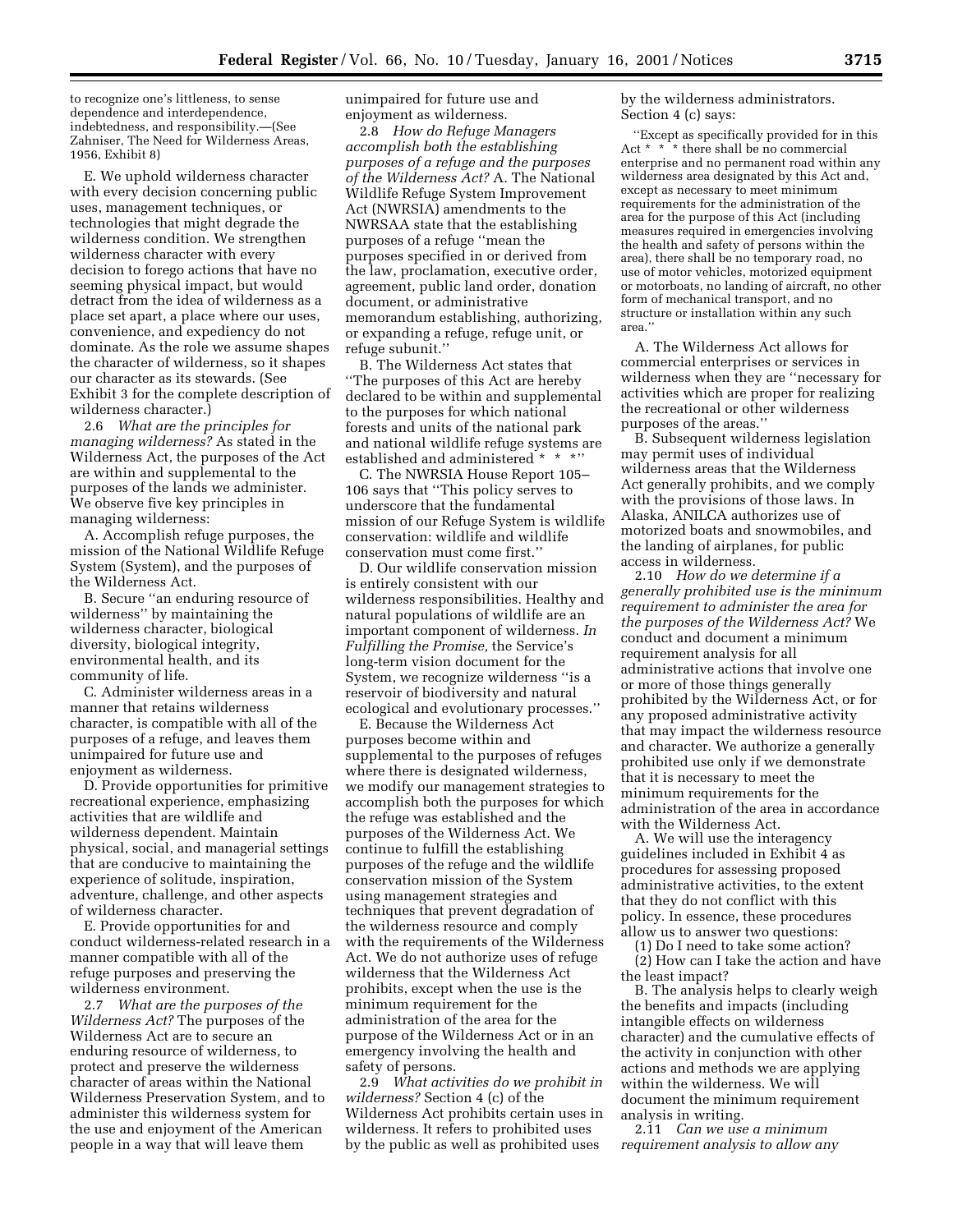*administrative action in wilderness?* No. We consider permanent roads and most commercial enterprises prohibited uses in wilderness, and unless specific legislation authorizes their use, we will not authorize their use. We may authorize a generally prohibited use, but only after documenting the minimum requirement analysis. Administrative approval of generally prohibited actions should be temporary and rare. Only those actions that preserve wilderness character and/or have localized, shortterm adverse impacts will be acceptable.

A. In Alaska, ANILCA authorizes use of motorized boats and snowmobiles, and the landing of airplanes, for public access in wilderness. Therefore, we may use motorized boats and snowmobiles for access in Alaskan wilderness without conducting a minimum requirement analysis.

2.12 *Can refuge managers take management actions in wilderness to maintain and restore natural conditions if doing so involves uses generally prohibited by the Wilderness Act?* Yes, if we determine the action to be the minimum requirement necessary to administer the area for the purposes of the Wilderness Act. Wilderness character has components of both wildness [''A wilderness, in contrast with those areas where man and his works dominate the landscape, is hereby recognized as an area where the earth and its community of life are untrammeled by man \* \* \*''; Wilderness Act Sec.2(c)] and naturalness ["\* \* \* an area of undeveloped Federal land retaining its primeval character and influence, without permanent improvements or human habitation, which is protected and managed so as to preserve its natural conditions \* \* \*"; Wilderness Act Sec.2(c)].

A. National wildlife refuges are places where we conserve wildlife and its habitat and we manage for a natural diversity of habitat and species within wilderness. If, for example, an alien species invades a refuge, it is appropriate to eliminate or control it to protect important wildlife habitat and restore biological diversity, biological integrity, and environmental health. In refuge wilderness, we use restraint and choose techniques that protect wildness by avoiding motorized methods, mechanical transport, or the use of permanent structures whenever possible. We also must assure that our management techniques are effective to protect the naturalness of the area. We do this by always conducting a minimum requirement analysis where we review the effects of proposed

actions on both wildness and naturalness.

2.13 *What effect do emergencies have on the Wilderness Act's prohibition of uses?* In an emergency involving the health and safety of persons within the wilderness, or where we must traverse wilderness to reach such persons, we may use, or authorize, motorized vehicles and equipment and mechanized transport or land aircraft. We will not need a minimum requirement analysis but should take all steps possible to respond to the emergency without unnecessarily damaging or detracting from the area's wilderness character.

2.14 *When must we conduct a minimum requirement analysis?* A. If the refuge has an approved Wilderness Management Plan (WMP) no older than 15 years, and it includes a written minimum requirement analysis for each planned administrative action that may allow a generally prohibited use (*e.g.,* chainsaws, motorized vehicles, aircraft use, radio repeater sites, rock drills, patrol structures) or have the potential to impact wilderness resources and values, we may carry out those administrative actions explicitly as described in the plan.

The analysis in the WMP must include an estimate of how frequently each administrative action resulting in a generally prohibited use will take place. If circumstances significantly change, or we wish to allow the same nonconforming use in a different part of the wilderness, we must conduct another minimum requirement analysis. If a proposed administrative action was not identified in the WMP, and if it involves a generally prohibited use or impacts the wilderness character and resource, we must conduct a minimum requirement analysis before we allow the proposed action.

B. If the refuge does not have an approved WMP, or one older than 15 years, we must conduct a minimum requirement analysis once a year on each planned administrative action that may result in a generally prohibited use (*e.g.,* chainsaws, motorized vehicles, aircraft use, radio repeater sites, rock drills, patrol structures) or have the potential to impact wilderness resources and values, even if it is a recurring action.

2.15 *What should we consider to determine if an action poses a significant impact to wilderness?* We must consider the full range of wilderness values and character when determining whether or not an action will have an adverse impact on wilderness. These values include the preservation of natural conditions

(including the lack of unnatural noises and lights: see Exhibit 5); cultural resource values; the assurance of outstanding opportunities for solitude; the assurance that the action will not diminish the potential for the public to have a primitive and unconfined type of recreational experience; and the assurance that we will preserve wilderness character in an unimpaired condition. Cost or convenience usually do not determine the minimum requirement.

2.16 *Who may make minimum requirement decisions?* Refuge Managers may make minimum requirement decisions only if they have attended the Arthur Carhart Wilderness Training Center national wilderness stewardship course. If managers lack this training, they must submit their written minimum requirement analyses to their supervisor for approval. If the supervisor lacks training, then the supervisor shall request review from an individual with training. In emergencies (see definition 610 FW 1.6G), Refuge Managers without the wilderness training may take appropriate action, but should take all steps possible to respond to the emergency without unnecessarily damaging or detracting from the area's wilderness character.

2.17 *How does the Leave-No-Trace Program affect our management practices?* We have adopted the interagency Leave-No-Trace (LNT) program as our standard regarding minimum impact practices for both the public and ourselves. We influence public ethics of minimum impact by the example we set in the way we conduct our business in the wilderness. We will apply LNT principles and practices to all forms of administrative actions within wilderness. See Exhibit 6 LNT Memorandum of Understanding.

2.18 *Are subsistence uses allowed in wilderness?* In Alaska, we allow subsistence uses by local, rural residents. They are the priority consumptive uses of renewable resources in refuge wilderness, per Title VIII of ANILCA.

2.19 *How will we achieve consistency in managing wilderness?* Four Federal agencies administer wilderness areas: the Fish and Wildlife Service, the Bureau of Land Management, the National Park Service, and the Forest Service. Together we administer the 104-million-acre (41.6 ha) National Wilderness Preservation System, established under the Wilderness Act ''for the use and enjoyment of the American people in such manner as will leave them unimpaired for future use and enjoyment as wilderness.''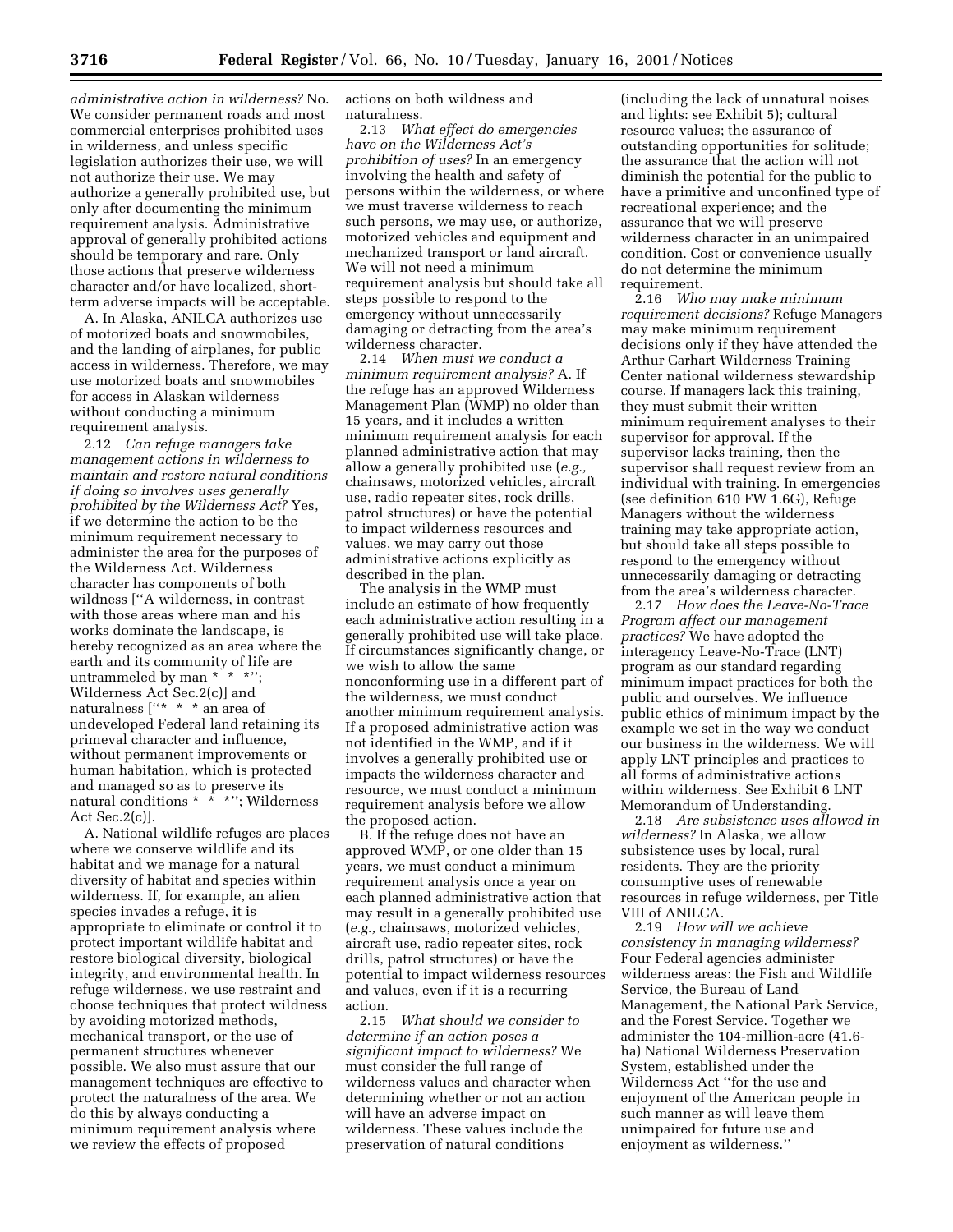A. We maintain effective intra-agency and interagency communications and cooperation, and encourage, sponsor, and participate in interagency training and workshops designed to promote the sharing of ideas, concerns, and techniques related to wilderness management. We support the Arthur Carhart National Wilderness Training Center and the Aldo Leopold Wilderness Research Institute.

B. We seek to achieve consistency in wilderness management objectives, techniques, and practices wherever possible. In areas where our wilderness adjoins wilderness administered by another land management agency, the Refuge Manager coordinates with adjacent wilderness units to achieve as much consistency as possible in the application of wilderness regulations and management techniques. Coordination can include, but is not limited to, programs and policy concerning the issuance of permits, group and party size, research projects, limits on campfires and pets, and other resource and visitor management issues. We encourage Refuge Managers to consider creating joint management plans with neighboring wilderness areas, where possible.

### **Fish and Wildlife Service**

### *Wilderness Stewardship*

### Part 610

Chapter 3 Wilderness Administration and Natural and Cultural Resource Management in Wilderness

### 610 FW 3.1

3.1 *What is the purpose of this chapter?* This chapter provides specific direction and guidance on wilderness administration and natural and cultural resource management in wilderness.

3.2 *To what does this chapter apply?* This chapter applies to Congressionally designated wilderness. Where this management guidance conflicts with provisions of legislation establishing wilderness on refuges, (including the Alaska National Interest Lands Conservation Act (ANILCA) in Alaska), the provisions of the legislation establishing wilderness take precedence. (See Exhibit 1; National Wildlife Refuge System Designated Wilderness Areas).

3.3 *What are the authorities that directly affect wilderness management on our lands?* Our authorities to manage wilderness, or those which may affect wilderness management, are contained in 610 FW 1.3.

3.4 *What is the general policy for administering wilderness and managing natural and cultural resources in*

*wilderness?* We plan and conduct resource management activities in wilderness to conform with the Wilderness Act's purposes of securing ''an enduring resource of wilderness'' and providing opportunities for ''solitude or primitive and unconfined types of recreation.'' We must document a minimum requirement analysis (see 610 FW 2) for all administrative actions that may diminish wilderness character, especially if they may involve any actions generally prohibited. We will maintain the biological diversity, biological integrity, and environmental health (see 601 FW 3) of wilderness areas. We will apply the principle of nondegradation to wilderness management, and we will measure and assess our actions against each wilderness area's own natural, unimpaired condition.

3.5 *What are the elements of wilderness administration?* A. Structures and Installations. Section 4(c) of the Wilderness Act generally prohibits structures and installations in wilderness areas.

(1) Existing structures and installations. After Congress has designated a wilderness area, we will make an inventory of all existing structures and installations. We may retain structures if we determine them to be of historic significance, essential to accomplish unit purposes, or required to ensure public safety. See 610 FW 3.7C for additional guidance regarding the management of historic structures.

(2) Removal. We will remove structures and installations that are not of historical value, not essential for wilderness administration, not essential to accomplish unit purposes, and not necessary for public safety or allow them to naturally deteriorate. If we decide to restore a site, we allow regeneration by natural succession if soil and climate conditions permit. If revegetation is necessary, we use indigenous plant species.

(3) Construction and maintenance. We will not construct or maintain an administrative structure or installation in wilderness unless it is essential to administering the area as wilderness and accomplishing refuge purposes. We will not construct or maintain structures for administrative convenience, economy of effort, or convenience to the public. Wilderness users should be selfsupporting in terms of shelter. In all instances, we should design, construct, or maintain facilities using native materials that blend into the natural landscape. We may establish new structures and facilities identified in Section 1310 of ANILCA on wilderness areas in Alaska after consultation

between the head of the requesting Federal agency and the Secretary, and in accordance with such terms and conditions as mutually agreed upon to minimize the adverse effects of such structures and facilities.

(4) Lighthouses. Wilderness status does not alter the U.S. Coast Guard's right to access and operate lighthouses; however, we may allow use of motorized vehicles only if we approve them after documenting a minimum requirement analysis.

B. Roads. Permanent roads are a prohibited use in wilderness [Wilderness Act, Section 4(c)]. We will evaluate all roads in existence at the time of wilderness designation in the unit's Comprehensive Conservation Plan or Wilderness Management Plan (WMP). We may convert roads within wilderness to trails for walking or nonmotorized, nonmechanized transportation or restore them to natural conditions. If we decide to restore a road, we allow regeneration by natural succession, if soil and climate conditions permit. If revegetation is necessary, we will use indigenous plant species.

C. Unpaved Trails. We may provide unpaved trails and trail bridges only where they are essential for resource protection or where significant safety hazards exist during normal use periods. We will design and locate trail improvements to fit into the wilderness landscape as unobtrusively as possible and construct them of native materials. We will determine the need for trail improvements and maintenance through minimum requirement analyses and include them in the WMP for the unit.

D. Motorized Vehicles, Motorized Equipment, and Mechanical Transport. We generally prohibit motorized vehicles and equipment and mechanical transport in wilderness areas [Wilderness Act, Section 4(c)]. We will not use or allow the use of motorized vehicles or equipment or mechanical transport in wilderness unless they are essential to administer the area as wilderness and accomplish refuge purposes, ensure public safety, or to conserve threatened or endangered species, as determined by a minimum requirement analysis. We will not use such equipment or transport for administrative convenience, economy of effort, or convenience to the public. The applicable provisions of ANILCA govern the use of motorized equipment by the public in wilderness areas in Alaska.

E. Public Access.

(1) Inholdings. We will provide adequate legal access to non-Federal land that is effectively surrounded by wilderness, using routes and modes of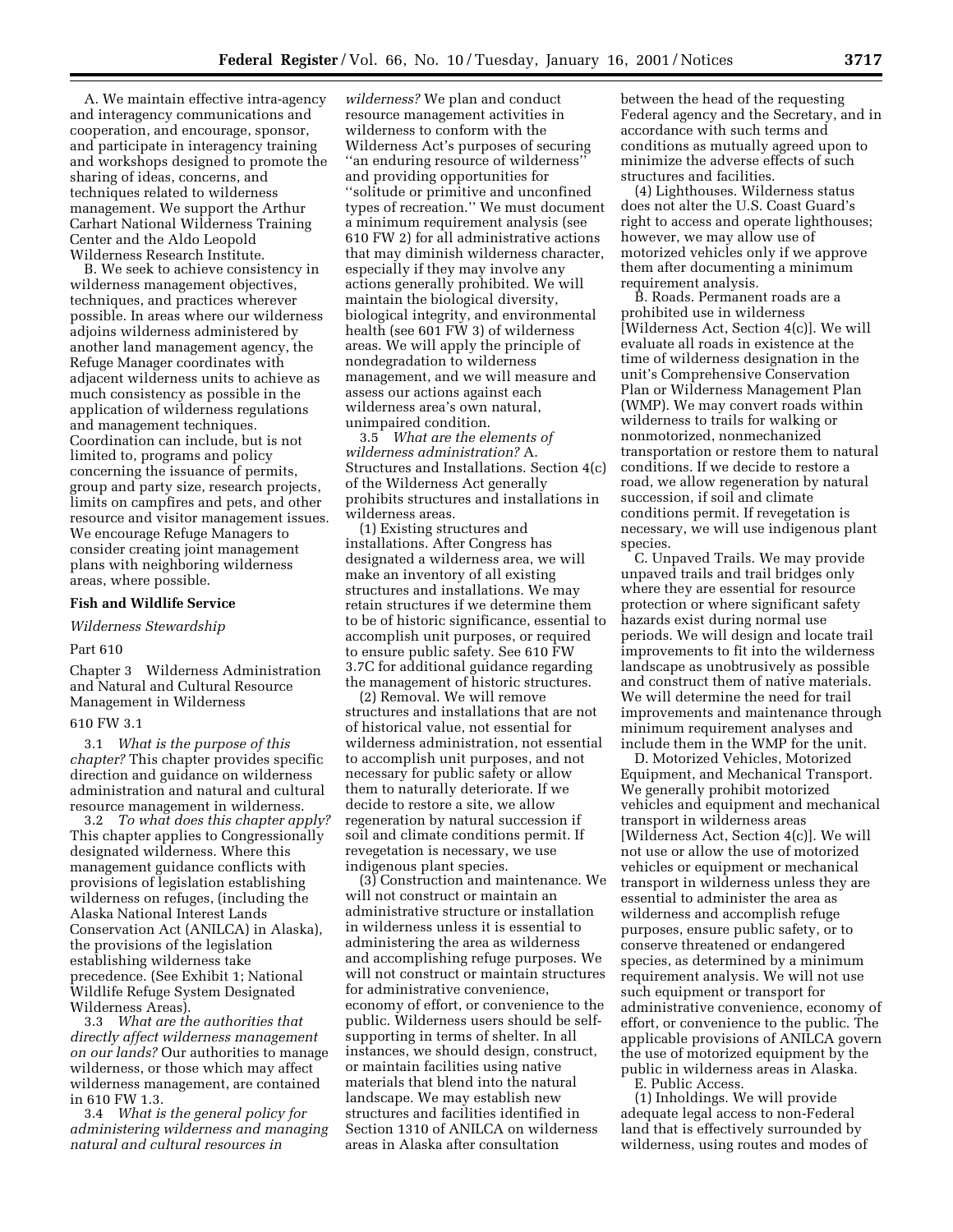travel causing the least impact to the wilderness area while allowing for the reasonable purposes for which we hold or visitors use the inholding (see ANILCA and 43 CFR 36 for provisions specific to Alaska). If alternate access is available through nonwilderness lands, we will not allow access through wilderness (other than access generally available to the public). We will pursue voluntary land exchanges, purchases, or donations to consolidate ownership where access to inholdings would be detrimental to wilderness character or values.

(2) Alaska. On wilderness lands in Alaska, we will permit the use of snowmobiles, motorboats (excluding airboats), fixed-wing aircraft, and nonmotorized surface transportation methods for access to traditional activities and for travel to and from villages and homesites, subject to reasonable regulations to protect the land's natural and other values (Sections 811 and 1110 of ANILCA and 50 CFR § 36.12). We will issue appropriate notice and hold public hearings on restrictions on these forms of access in the vicinity of the affected area. Such rights are subject to reasonable regulations to protect resource values.

(3) Access for People With Disabilities. The Americans With Disabilities Act of 1990 (Section 507(c), 104 Stat. 327, 42 U.S.C. 12207) reaffirms that nothing in the Wilderness Act prohibits wheelchair use in a wilderness area by an individual whose disability requires the use of a wheelchair. Consistent with the Wilderness Act, we are not required to provide any form of special treatment or accommodation, to construct any facilities, or to modify any conditions of lands within a wilderness area to facilitate such use. In meeting the goal of accessibility, we will ensure that we will afford persons with disabilities experiences and opportunities with other visitors to the greatest extent practicable. We will also work with commercial guides and outfitters to ensure they meet accessibility standards when offering services in refuge wilderness.

F. Commercial Uses. Sections 4(c) and 4(d)(5) of the Wilderness Act prohibit commercial enterprises or services in wilderness, unless such activities are ''necessary for activities which are proper for realizing the recreational or other wilderness purposes of the areas.''

(1) Guiding and Outfitting. We may authorize wilderness-dependent commercial services, such as guiding and outfitting, if we determine that they are necessary for the public enjoyment of wilderness, provide opportunities for

primitive and unconfined types of recreation, preserve the wilderness character of the land, are not in conflict with unit purposes, and are managed in concert with our policies (see 604 FW 2). We will ensure that commercial operators comply with established ''Leave No Trace'' protocols. We will allow only temporary structures and facilities necessary to support wilderness recreation. We prohibit the storing of permanent equipment and supply caches in wilderness areas by commercial operators. In Alaska, ANILCA authorizes the use of temporary campsites, tent platforms, shelters, and other temporary facilities related to the authorized taking of fish and wildlife if they are not detrimental to unit purposes or the wilderness character of the area. This includes temporary facilities used by guides, outfitters, commercial fishermen, and transporters. Permittees must construct, use, and maintain such facilities and equipment in a manner consistent with the protection of the wilderness character of the area, subject to provisions of ANILCA 1316 (b). Permittees must construct any new facilities with materials that blend with the landscape. We will manage such facilities through Special Use Permits.

(2) Grazing. We generally prohibit commercial livestock grazing in wilderness. We may permit livestock grazing in wilderness areas as a habitat management tool only when it is the minimum requirement to administer the area as wilderness [see 610 FW 2.9]. We prohibit the use of motorized vehicles, motorized equipment, or mechanical transport, except as provided for in 610 FW 2.8. For those wilderness areas where the establishing legislation permits continuation of an existing commercial livestock grazing program, grazing activity will not be curtailed or eliminated solely because the area is included in the wilderness system. In those instances, commercial livestock grazing programs will be managed to minimize impacts and to protect resource values.

(3) Photography and Filmmaking. We prohibit commercial filming and commercial photography in wilderness areas unless we determine it is necessary and proper for providing educational information about wilderness uses, resources or values, or other wilderness purposes. In cases where we allow commercial photography, we will manage it through an audiovisual productions permit. See 120 FW 1 and 2, 605 FW 5, and 43 CFR 5.1 for additional guidance.

G. Rights-of-Way. We will terminate or phase out granted or existing rights-

of-way included in wilderness whenever possible. Where it is not possible, we may renew rights-of-way subject to our control only under conditions outlined in the refuge's WMP that protect wilderness character and resources and limit the use of motorized or mechanical equipment. We will not issue any new rights-of-way or expand any existing rights-of-way in wilderness, except in Alaska, as provided for under Title XI of ANILCA (see also 43 CFR 36).

H. Mineral Exploration and Development. We prohibit mineral exploration or development in wilderness, except where valid rights existed prior to wilderness designation. We should remove or extinguish mining claims and non-Federal mineral interests in wilderness through authorized processes including purchasing valid rights. We will not apply this policy to contravene or nullify valid rights vested in holders of mineral interest on our wilderness areas. All claimants must comply with reasonable conditions for the protection of wilderness values. Claimants must conduct mineral development or exploration activities without interfering with the administration of the wilderness or disturbing wildlife, or its habitat. Claimants must confine use and occupation of the area to the minimum necessary for conducting efficient mineral operations. Persons conducting mineral operations must comply with all applicable Federal and State laws and regulations. When claimants complete operations, they will restore the area to its previous condition, including removing all structures and equipment from the area.

(1) In Alaska, Section 1010 of ANILCA requires the Secretary to assess oil, gas, and other mineral potential on all public lands, including wilderness. The mineral assessment program may include, but is not limited to, techniques such as side-looking radar and core and test drilling but does not include exploratory drilling of oil and gas test wells. Any assessment activity must be determined to be compatible before it is permitted.

I. Geographic Naming in Wilderness. The attachment of official, permanent names to mountains and other natural features represents a human intention to influence and dominate how they are perceived—in a landscape that symbolically represents freedom from human influence and dominance. Since place names diminish this aspect of wilderness character, we will not propose to the U.S. Board of Geographic Names, nor support proposals by others, to apply names to geographic features within wilderness. We may name new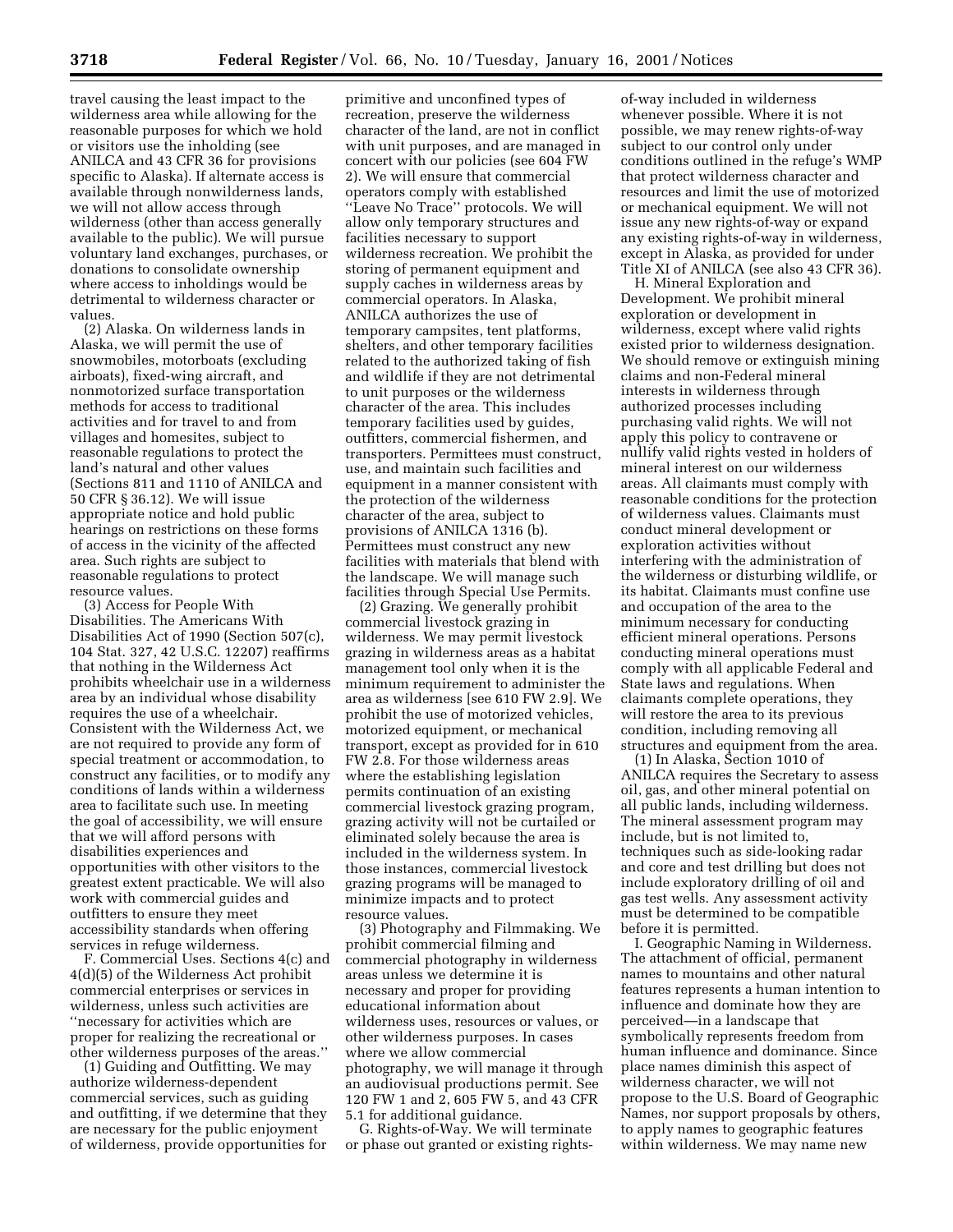wilderness refuges and new wilderness areas within refuges, but we will neither propose nor support naming them after any person. See 040 FW 2 2.7 (C).

3.6 *How do we protect natural resources in wilderness?* A. Research. The scientific value of wilderness derives from its relatively undisturbed condition. Because such undisturbed natural areas increasingly are rare, wilderness areas often provide unique opportunities for scientific investigation. All persons associated with research in wilderness must know and understand the purposes, provisions, and values of wilderness. We will not allow or engage in research that significantly disrupts wilderness conditions or character.

(1) We may allow scientific research consistent with protecting wilderness character when:

(a) Suitable locations outside wilderness are not available;

(b) It furthers the management, scientific, and educational purposes of the area;

(c) The possible benefits outweigh the negative impacts on wilderness values; and

(d) It is carried out in a manner respectful of wilderness character and values.

(2) We will not allow the use of motorized equipment or vehicles, mechanical transport, structures, installations, or monitoring devices and methods, unless:

(a) Alternative methods are not available;

(b) They represent the minimum requirement;

(c) They are consistent with the unit's WMP; and

(d) They are compatible with the unit's purposes.

(3) We will evaluate research using a minimum requirement analysis. We must include research activities in the unit's WMP.

(a) We may use fixed-wing aircraft to conduct approved research and management surveys. We will allow the use of helicopters and the landing of aircraft only when supported by a minimum requirement analysis. However, we may immediately authorize aircraft or helicopter landings in emergencies related to health and safety. We should conduct our aircraft operations over wilderness areas at an altitude greater than 2,000 feet (600 m) above ground level whenever possible. We must be respectful of the area's wilderness character and minimize disturbance to wildlife and other users when using aircraft. We should consider time of day, season, route, and flight altitude when planning our activities.

(4) In Alaska: ANILCA authorizes motorized boats, snowmobiles, and the landing of fixed-wing aircraft for public access to wilderness (subject to reasonable regulations to protect the natural and other values of the unit.) We may use motorized boats, snowmobiles, and fixed-wing aircraft for access in Alaskan wilderness without conducting a minimum tool analysis. We select landing areas to avoid surface disturbance.

B. Inventory and Monitoring. Longterm wilderness management depends upon the inventory and monitoring of wilderness resources, including fish, wildlife, habitat, vegetation, air, water, archaeological resources, and public use. We should conduct baseline inventories for key wilderness resources and identify any threats to the wilderness area. Baseline data provides the frame of reference for the thresholds and indicators identified in the WMP that may trigger use limitations. Inventories also provide us with the information necessary to evaluate the effects of management actions, public uses, and external threats on wilderness resources. We should conduct inventories using a minimum requirement analysis and in accordance with 701 FW 2. We should include inventory and monitoring in the unit's WMP.

C. Habitat and Species Population Management. We manage refuge wilderness to maintain and restore the natural features and processes affecting the components of an area's ecological integrity: biological diversity, biological integrity, and environmental health. We manage refuge wilderness to maintain components of natural biological diversity such as wildlife populations with natural densities, social structures, and dynamics. Major ecosystem processes including wildfire, drought, flooding, windstorms, pest and disease outbreaks, and predator/prey fluctuations are natural ecological and evolutionary processes. We will not interfere with these processes or the wilderness ecosystem's response to such natural events. However, in some cases these processes may become unnatural, such as excess fuel loads from fire suppression activities, predator/prey relationships disrupted by the control of carnivores, or the invasion of alien species. In such cases, we encourage the restoration or maintenance of ecological integrity and wilderness character. All decisions to modify habitat, species levels, or natural processes by the methods or practices listed below must be necessary to accomplish the purposes of the refuge and the Wilderness Act; supported by a minimum requirement

analysis; and documented in the WMP. Generally, we will modify habitat, species population levels, or natural ecological processes in refuge wilderness only when such actions: maintain or restore ecological integrity; correct or alleviate negative impacts to wilderness character caused by human influence; are necessary to protect or recover a threatened or endangered species; or address an emergency involving the health and safety of persons within or outside the wilderness.

(1) Fire. We may use fire in wilderness subject to the above criteria (see 610 FW 5 and 621 FW 1–3 for additional guidance).

(2) Grazing. We may permit livestock grazing in wilderness areas as a habitat management tool only when it is the minimum requirement to administer the area as wilderness and essential to accomplish refuge purposes.

(3) Transplanting, Reintroducing, or Stocking Fish and Wildlife. We will not transplant, introduce, or reintroduce any species into a wilderness area where they are not indigenous or into bodies of water that are naturally barren (see 601 FW 3). We will determine through consultation with the appropriate State agency which indigenous species we will use for stocking. We will use local genetic strains whenever possible. We will give preference to species extirpated by human-induced causes. We may continue to manage species traditionally stocked before wilderness designation only if they meet the criteria established above. We will not use fertilizers to artificially enhance fisheries or other wildlife resources.

(4) Control of Invasive Species, Pests, and Diseases Through Integrated Pest Management (IPM). Where invasive species pose a threat to the integrity of the wilderness ecosystem or where the lack of control would result in unacceptable impacts on other wilderness resources (including threatened or endangered species), we take steps to control them. Where pests and diseases pose a significant threat to the health of humans or wildlife as identified by the Centers for Disease Control, or where the lack of control would result in unacceptable impacts on other wilderness resources (including threatened or endangered species), we may take steps to control them. We will not control invasive species, pests, and diseases, including mosquitoes, for administrative convenience, economy of effort, or convenience to the public.

(5) We will use integrated pest management to prevent, control, or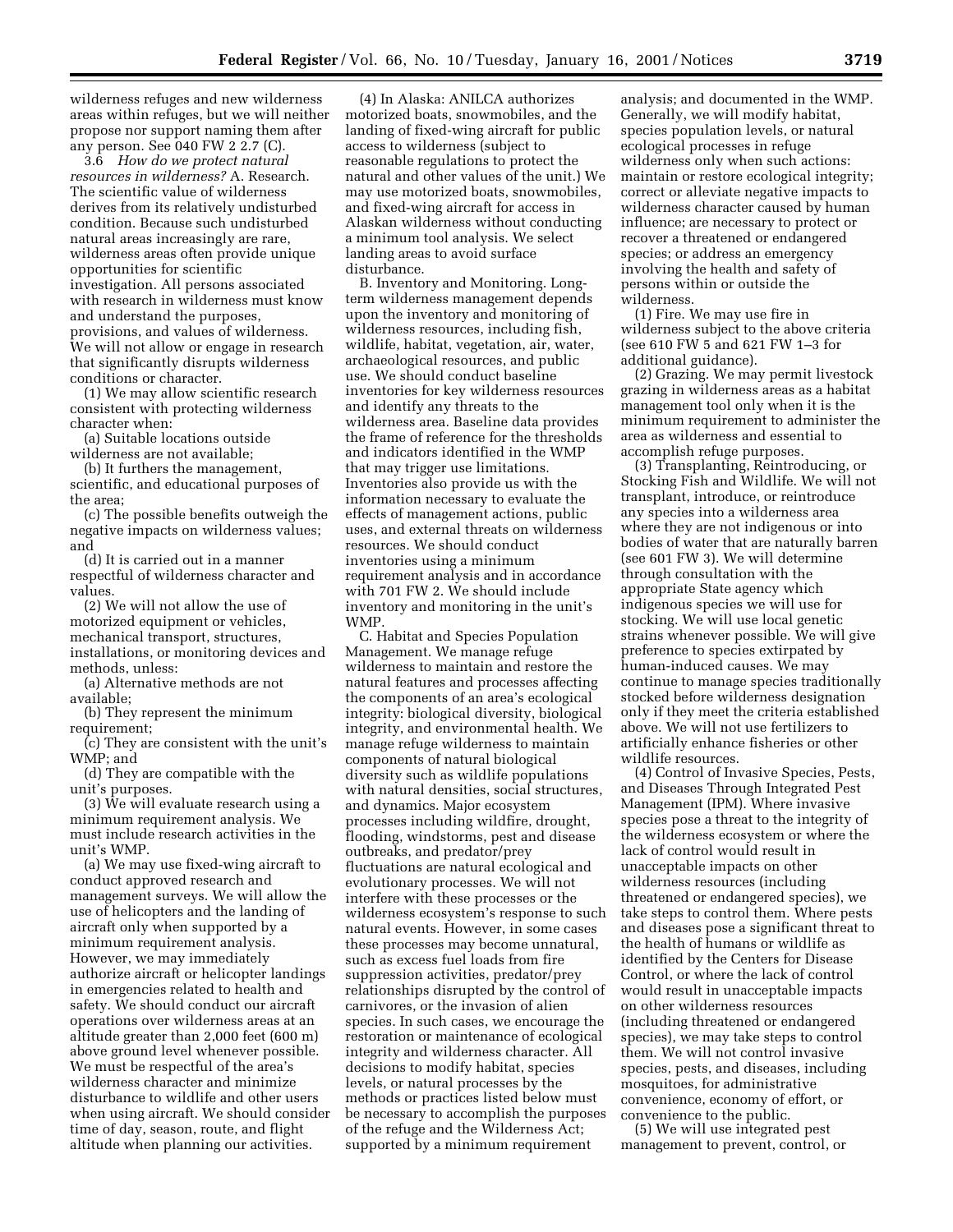eradicate alien species, pests, and diseases subject to the criteria listed above. We will determine appropriate IPM procedures through a minimum requirement analysis and document them in the WMP. If the approved IPM plan determines that chemical or biological applications are necessary, we will only use agents that have the least impact on nontarget species and on the wilderness environment in compliance with 7 RM 14.1–8 and 7 RM 8.6–8. We may make an exception to 610 FW 3.6 Cc for approved nonindigenous biological control agents. We will conduct invasive species, pest, and disease control in wilderness in a manner consistent with protecting wilderness character and values and only if compatible with refuge purposes.

(6) Predator Control. Predators are a natural and important component of the wilderness ecosystem and should be free from unregulated human interference. Rarely, predator control may be necessary for the protection of threatened or endangered species. In such cases, we may control predators subject to the above criteria and only when strong evidence exists that the proposed action will correct or alleviate the problem. We will direct control at the individual animal(s) causing the problem using the method least likely to harm nontarget species and wilderness visitors.

D. Air Quality Protection. Maintaining the wilderness character and values of an area requires proper management of air resources.

(1) Clean Air Act (CAA). Congress passed the CAA to protect both human health and the environment and provide protection of air quality in wilderness areas by means of national standards for air quality and the Prevention of Significant Deterioration (PSD) program (see also 561 FW 2.1). The PSD program designated 21 of our wilderness areas as mandatory Class I air quality areas, including all wilderness areas over 5,000 acres (2,000 ha) in existence on August 7, 1977. The CAA gives Class I areas the highest level of protection from air pollutants. The CAA designates and protects other wilderness and nonwilderness areas as ''Class II,'' but not to the extent of Class I areas. The CAA charges the Federal Land Manager (the Assistant Secretary of the Interior for Fish and Wildlife and Parks) and the Service with an ''affirmative responsibility'' to protect the air quality related values of Class I lands. Air pollution, including visibility, wildlife, vegetation, soil, water, and geological and cultural resources may adversely affect air quality related values (ARQV). We will identify the ARQV of each

wilderness area and evaluate their sensitivity to air pollution in the WMP.

(2) Visibility. The CAA grants special protection to visibility in Class I areas. The CAA establishes a national goal of remedying any existing and preventing any future, human-caused visibility impairment in mandatory Class I areas. The Environmental Protection Agency (EPA) established the Regional Haze regulations as part of their strategy to meet this goal, requiring the States to make ''reasonable progress'' towards natural visibility conditions. We will work with the EPA and the States to identify natural visibility conditions and set reasonable progress goals for visibility improvement in Class I areas. We may conduct monitoring with samplers sited on adjacent nonwilderness land to characterize current visibility and air quality conditions in wilderness areas.

(3) External Pollution Sources. Sources outside the wilderness, including powerplants, industries, and automobiles, are the usual cause of air pollution in wilderness areas. To ensure the protection of ARQV from these external sources, we will participate in State and local planning and permitting processes, including the review of air pollution permit applications for major new sources or modifications of existing sources of air pollution. We will also review the National Environmental Policy Act documents for projects with the potential to affect wilderness areas. In consultation with the EPA, State, or local agencies, we will determine whether air pollutant emissions from a proposed action will adversely affect air quality-related wilderness values and work to minimize or eliminate such adverse impacts.

(4) Internal Pollution Sources. Emissions also can come from sources within wilderness areas, notably fire. We may use fire as a tool to restore and maintain healthy wilderness ecosystems. However, we must balance the use of fire with our responsibility to protect visibility and other ARQV in Class I areas and wilderness (see 610 FW 5, and 621 FW 1–3 for additional guidance).

3.7 *How do we protect cultural resources in wilderness?* Cultural resources, such as archaeological sites, historic trails and structures, and sacred sites are unique and nonrenewable parts of the wilderness resource. We follow policy and standards for identifying, evaluating, protecting, and managing cultural resources in the FWS Manual, Part 614 FW 1–5.

A. Burial and Sacred Sites. We may maintain burial sites or cemeteries located within a wilderness area, but we

prohibit new interments unless authorized by Federal statute, existing reservations, or retained rights. We will identify and protect Native American sacred sites or religious areas. We will allow Native American practitioners access to these sites within wilderness areas for religious and traditional ceremonial purposes in accordance with wilderness access regulations and procedures and the Service's sacred sites protection policy.

(1) We will notify and consult appropriate tribal leaders as early as possible in planning for wilderness management decisions that may affect sacred sites and practice of Native American religion. The American Indian Religious Freedom Act of 1978, 42 U.S.C. 1996 and 1996a; Executive Order 13007, ''Protection of Sacred Sites;'' and Service policy mandates this consultation. We must coordinate consultation through the Regional Historic Preservation Officer and Regional Native American Liaison.

B. Research. We will encourage archeological research employing noninvasive and nondestructive survey and inventory methods. The Refuge Manager and the Regional Historic Preservation Officer will review proposals for archeological research. The Regional Director approves or denies archaeological research permits based upon the recommendation of the Refuge Manager and regional archeologist. We will only approve archeological research requiring digs, trenching, or other forms of excavation in wilderness when required to protect a threatened resource or when the applicant can demonstrate the need for important data. Such research is subject to a minimum requirement analysis.

C. Historic Buildings and Structures. We will comply with cultural resource management requirements and policies when maintaining, using, or removing historic buildings and structures and will support our decisions with a minimum requirement analysis. We must consult with the Regional Historic Preservation Officer and adhere to the requirements covered by Sections 106 and 110 of the National Historic Preservation Act, and the regulations in 36 CFR 800, for any work affecting historic buildings and structures. The Regional Preservation Officer is responsible for determining if such properties are listed in or eligible for the National Register of Historic Places and for performing consultation with the appropriate State Historic Preservation Officer and the Advisory Council on Historic Places. For buildings and structures that are eligible for or listed in the National Register, and which we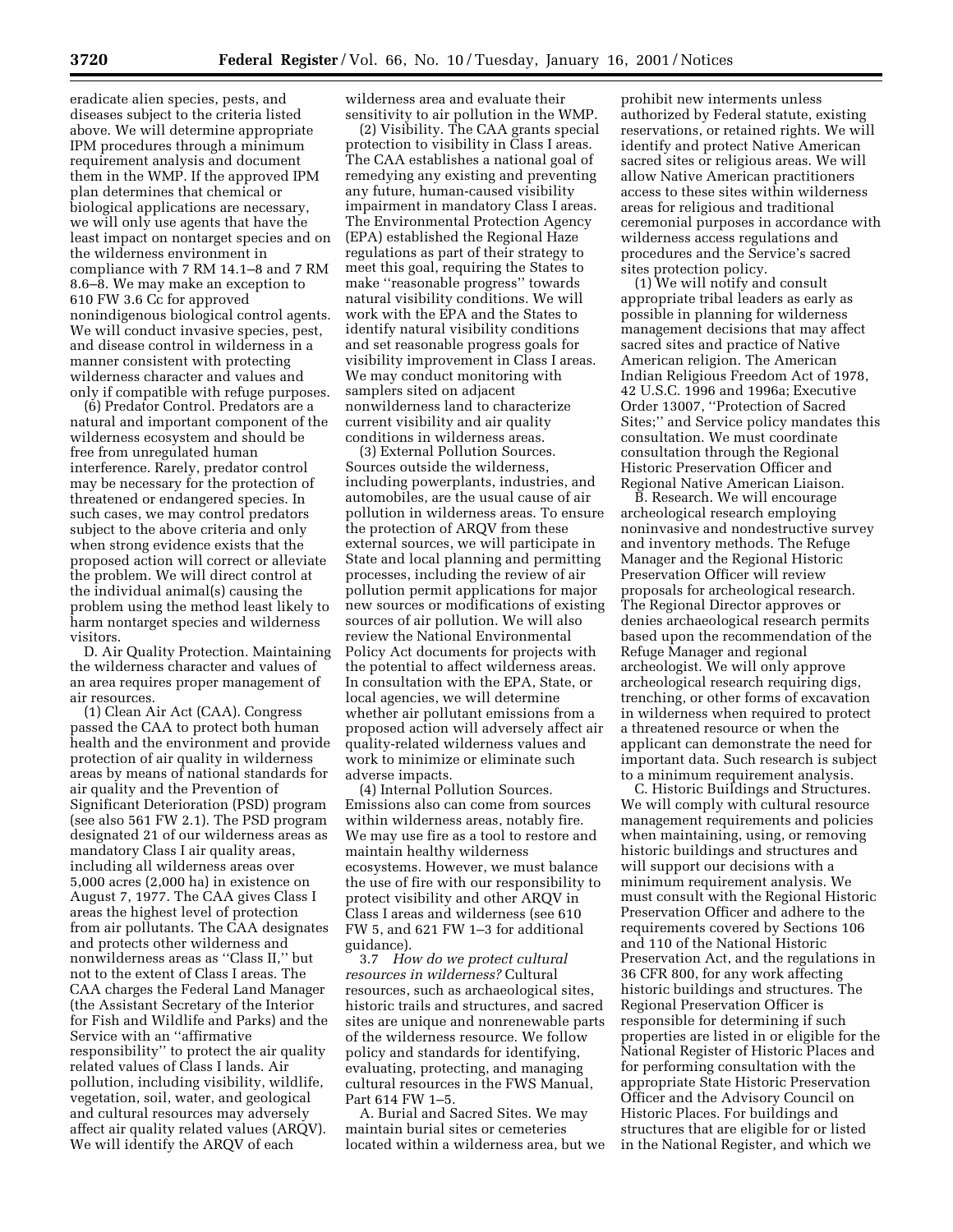choose to use or maintain, we will follow the minimum requirement policy and the Secretary of the Interior Standards for the Treatment of Historic Properties. See 610 FW 3.5.A above for additional information regarding structures and installations.

### **Fish and Wildlife Service**

*Wilderness Stewardship*

Part 610

Chapter 4 Public Use Management

610 FW 4.1

4.1 *What is the purpose of this chapter?* This chapter provides specific direction and guidance on managing public use in wilderness. You can find additional guidance for general public use management in Appropriate Uses 603 FW 1 and Priority Wildlife-Dependent Recreation 605 FW 1.

4.2 *To what does this chapter apply?* This chapter applies to Congressionally designated wilderness. Where this management guidance conflicts with provisions of legislation establishing wilderness on refuges, (including the Alaska National Interest Lands Conservation Act (ANILCA) in Alaska), the provisions of the legislation establishing wilderness take precedence. (See Exhibit 1; National Wildlife Refuge System Designated Wilderness Areas).

4.3 *What are the authorities that directly affect wilderness management on our lands?* Our authorities to manage wilderness, or those which may affect wilderness management, are contained in 610 FW 1.3.

4.4 *What are our general public use guidelines for wilderness?* We will provide opportunities for compatible use and enjoyment of wilderness areas in a manner that will preserve their wilderness character and that will ''leave them unimpaired for future use and enjoyment as wilderness'' [The Wilderness Act: Sec 2 (a)]. We may prescribe appropriate conditions or restrictions upon any authorized activity as necessary to preserve wilderness resources and character.

A. We will emphasize providing ''opportunities for solitude or a primitive and unconfined type of recreation'' [The Wilderness Act: Sec. 2 (c)]. Visitors whose experience depends on wilderness conditions have the fewest number of settings to accommodate their use, while those whose use is not dependent on wilderness conditions have a greater range of alternatives. Where use conflicts occur, or when we must limit the number of visitors, we will give preference to those uses most dependent on wilderness conditions. Uses that are both wildlife and wilderness-dependent will receive highest priority.

B. Priority for public uses on wilderness portions of a refuge are:

(1) Compatible, wildlife-dependent recreation (hunting, fishing, wildlife observation and photography, and environmental education and interpretation) practiced so as to preserve wilderness character; and

(2) Other compatible and appropriate, wilderness-dependent recreation.

4.5 *What are appropriate recreational uses in wilderness?* Where compatible, the priority public uses of the System (hunting, fishing, wildlife observation and photography, and environmental education and interpretation) are appropriate in refuge wilderness. In refuge wilderness, these uses are nonmotorized activities which involve no mechanical transport.

A. Other forms of wildernessdependent recreational activities, such as hiking, canoeing, or crosscountry skiing, allow visitors to experience and observe wildlife and its habitat in a wilderness context. These activities provide opportunities to experience the physical, psychological, symbolic, and spiritual values of wilderness under conditions that include risk and challenge that rewards self-reliance and a spirit of exploration with discovery and adventure. Such wildernessdependent recreation may be appropriate in refuge wildernesses when we determine it to be compatible with the refuge purposes and when it does not conflict with the priority public uses of the System or other policies for managing public uses of the System.

4.6 *What activities have we identified to prohibit or otherwise specifically regulate in wilderness areas?* A. The Wilderness Act defines prohibited uses in Sec. 4. (c).

B. Extreme and Thrill Sports. We prohibit the various forms of hang gliding and other recently developed thrill-oriented activities that do not depend on a wilderness setting.

C. Grazing Packstock. We may authorize noncommercial grazing of trail stock incidental to recreational use of wilderness in accordance with the conditions, outlined in the Wilderness Management Plan (WMP), that ensure protection of wilderness resources such as requiring that ''weed free and weedseed free'' supplemental feed accompany all overnight use of pack animals, or prohibiting certain types of feed which could introduce invasive species.

D. Competitive Events. We prohibit competitive events that are not

consistent with wilderness character, that may intrude on solitude, or are not dependent on a wilderness setting. Prohibited events include animal, foot, or watercraft races, endurance contests, competitive trail rides, organized survival exercises, and war games. We may make exceptions for preexisting and historically significant events, like the Iditarod sled dog race in Alaska, as long they do not degrade wilderness resources.

E. Flightseeing. Aerial sightseeing, aerial wildlife viewing, and aerial photography (collectively referred to as ''flightseeing'') are activities at variance with the purpose of wilderness and often result in unacceptable wildlife disturbance. Although we lack jurisdiction over airspace, we will not encourage flightseeing and will work with the Federal Aviation Administration to encourage pilots to conduct overflights above 2,000 feet (600 m) above ground level. We will enforce provisions of the Airborne Hunting Act that prohibit harassment of wildlife by aircraft. Wilderness administrators should monitor and document low-level aircraft activity.

F. Other Public Uses. We will manage other public uses not specifically mentioned above in accordance with Service wilderness, compatibility, appropriate refuge uses and wildlifedependent recreation policies and the National Wildlife Refuge System Administration Act, as amended. In Alaska, ANILCA covers subsistence use, and we address it in 610 FW 2.17.

G. Alaska. In Alaska, the public may continue to use previously existing public use cabins. We may construct, maintain, or replace public use cabins subject to restrictions necessary to preserve the area's wilderness character. ANILCA Section 1315(d) requires the Secretary to notify the House and the Senate authorizing committees of our intention to remove an existing or construct a new public use cabin or shelter in wilderness.

(1) The use of temporary campsites, tent platforms, shelters, other temporary facilities and equipment directly related to the taking of fish and wildlife may continue. We must construct new facilities of materials that blend and are compatible with the surrounding landscape. However, ANILCA Section 1316(b) provides that we may, after adequate notice, deny establishment and use of new facilities for these activities if we determine them to be a significant expansion of existing facilities or uses which would be detrimental to the unit's purposes, including wilderness values.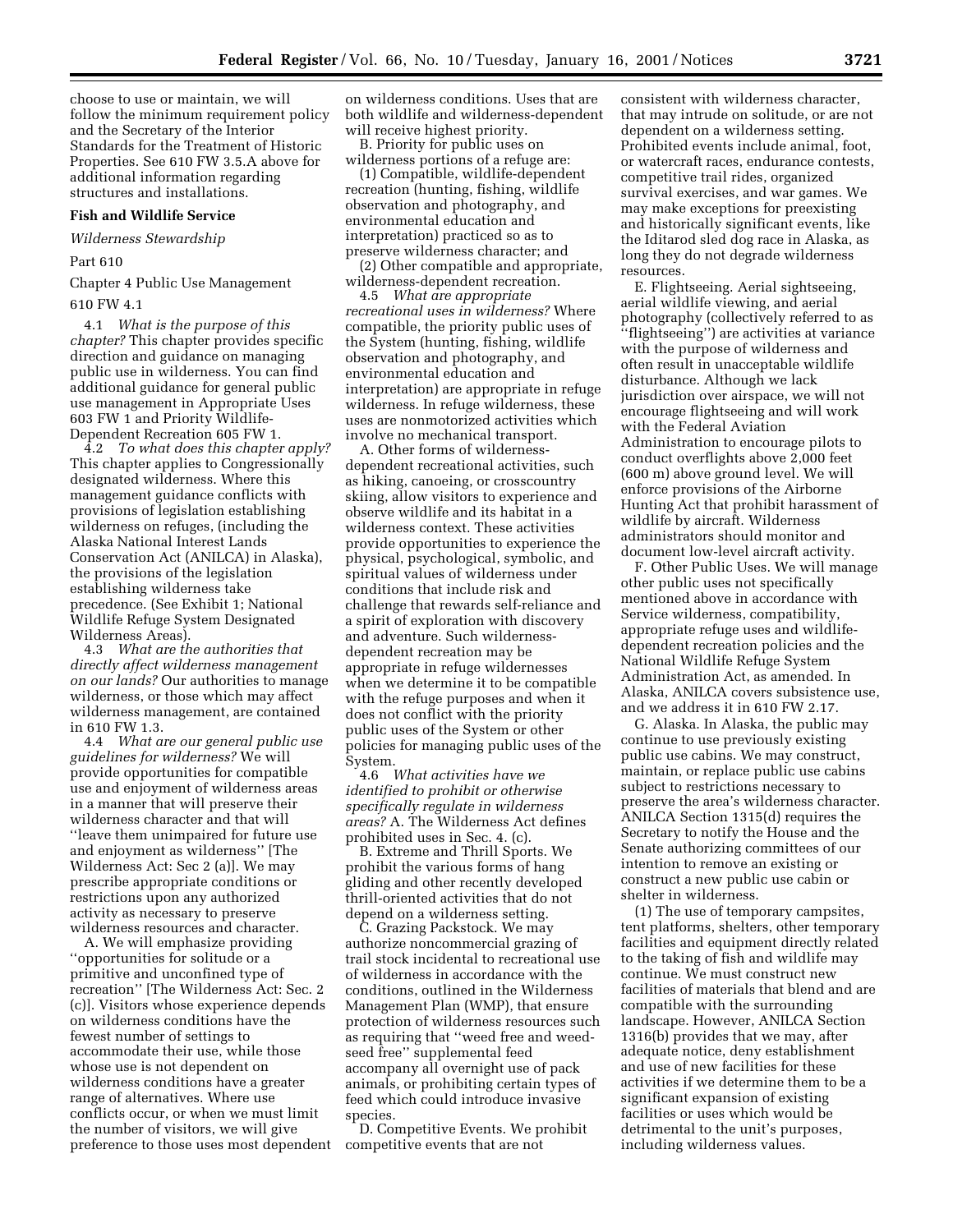4.7 *How can we best preserve a quality wilderness experience and the wilderness itself?* We should maximize the visitor's autonomy and isolation from the influences of the mechanized and settled outside world. Management actions, necessary facilities, and on-site presence shall be as unobtrusive and subtle as possible, consistent with the overriding criteria of maintaining wilderness condition and character. We generally prefer information and education over direct management approaches such as regimentation and regulation. However, permit systems, group size limitations, and other rules may be necessary to ensure protection of both the wilderness experience and wilderness resource. The WMP will evaluate the fragility of wilderness resources, estimate expected visitation and potential impacts, establish monitoring methods, describe desired conditions, and provide indicators that will trigger action to prevent impacts. For instance, the refuge should identify specific areas essential to wildlife species sensitive to human disturbances and initiate visitor-use controls in critical areas or during critical periods of the year when necessary.

4.8 *How should we manage for solitude?* We should strive to minimize the presence of modern artifacts of civilization, such as signs, bridges, facilities, and technology; large groups; and conflicting uses that tend to interfere with one's free and independent response to nature. We should employ survey methods to evaluate visitor experiences related to solitude and correct deficiencies where we have ability to improve that experience.

4.9 *How do we manage for visitor safety in wilderness?* The wilderness visitor has an increased responsibility for their own safety in wilderness areas. Where the wild has not been taken out of the wilderness, there are risks. We will not modify wilderness areas to eliminate risks normally associated with wilderness travel. We should provide visitors general information about the unpredictable nature of risks inherent in wilderness, including potential dangers related to isolation, terrain, water, wildlife, and weather. We should provide site-specific information with caution to avoid the implication that we have identified all potential hazards. Information on risks and recommended precautions will emphasize that safety is the visitor's responsibility and that the freedom, independence, and selfreliance of the wilderness experience requires proper mental, physical, and material preparation. We must remain prepared to respond appropriately to

emergencies related to public safety, including conducting or assisting State or local agencies with search and rescue functions. However, we must not convey the impression that assistance is readily available in all situations.

4.10 *How do we inform and educate the public about wilderness?* Each refuge containing a wilderness area should develop an information and education program designed to increase awareness and appreciation of the full spectrum of wilderness values, without stimulating unacceptable demand for use. The program should focus on providing information that enhances the experience, describes the limitations of wilderness to accommodate use, encourages visitors to practice Leave-No-Trace (LNT) techniques, properly prepares potential visitors for wilderness challenges, and generally stimulates cultivation of a personal ethic based on a willingness to exercise self-restraint in the interest of other users and future generations. Implementation of thoughtful information materials and interpretive programs can be the most effective tool for protecting the wilderness. Where appropriate, we also should produce brochures and other interpretive and information materials for the nonvisiting public who may want to learn about wilderness and simply finds pleasure in just knowing that it is there. Development of information and educational materials should be guided by the *Primary Interpretive Themes for Wilderness Education* adopted by the Service (Exhibit 7 Interpretive Themes), FWS Publications Guidelines, Environmental Education Policy (605 FW 6), and Interpretation Policy (605 FW 7). Wilderness education curriculum materials are available through the Arthur Carhart National Wilderness Training Center; and Leave No Trace (LNT) curriculum materials, skills and ethics guides, and training are available through LNT, Inc. We strongly influence public education and wilderness ethic formation by the way we conduct our business in the wilderness. We must always be aware of the message our activities convey about appropriate wilderness behavior, norms, and attitudes.

4.11 *How do we implement the Leave No Trace program?* A. The LNT program promotes and inspires responsible outdoor recreation through education, research, and partnerships. LNT, Inc., a nonprofit organization, manages the program. The National Outdoor Leadership School (NOLS) maintains the educational component of LNT. The four Federal wilderness management agencies have adopted the

LNT program through a Memorandum of Understanding (Exhibit 6, LNT Memorandum of Understanding) as our standard regarding minimum impact practices for both the public and ourselves.

B. We apply LNT principles and practices to all forms of recreation management within wilderness, including commercial operations. As an educational program, the LNT program offers managers a tool for dealing with issues and impacts. We should limit interpretation of wilderness to off-site locations, except as needed to protect visitor health and safety or to protect the wilderness resource. However, we may conduct educational programs, such as LNT training or interpretative walks, inside the wilderness area when deemed appropriate to help foster a better understanding and appreciation of wilderness. Such programs should remain sensitive to the wilderness resource, wilderness character, and the experience of other users.

4.12 *How do we monitor public use in wilderness?* A. We will monitor those conditions and long-term trends of wilderness resources that are necessary to identify the effects of both public activities and management actions and the need for corrective actions. We will monitor to ensure that our actions and visitor impacts on wilderness resources and character do not exceed standards and conditions established in an approved WMP. As appropriate, wilderness monitoring programs may assess physical, biological, and cultural resources, social/psychological conditions, and wilderness user demographics. Monitoring programs may also need to assess the effect of actions that originate outside the wilderness in order to determine the nature, magnitude, and probable source of those impacts.

B. Limits of Acceptable Change (LAC) is one framework designed for establishing indicators, standards, and desired conditions. While we commonly use LAC to manage recreational use of wilderness, the concept applies to any factor that can influence or change desired conditions, including fire, grazing, mining, or impacts on air quality. [See Hendee, Stankey, and Lucas (1990) in Exhibit 8 References.] We discuss other means of monitoring visitor impacts in Priority Wildlife Dependent Recreation 605 FW 1–7 and will describe them in the refuge's approved CCP, WMP, or Public Use Plan.

4.13 *Do we allow public use structures and facilities in wilderness?* We prohibit permanent structures and facilities in wilderness unless they are: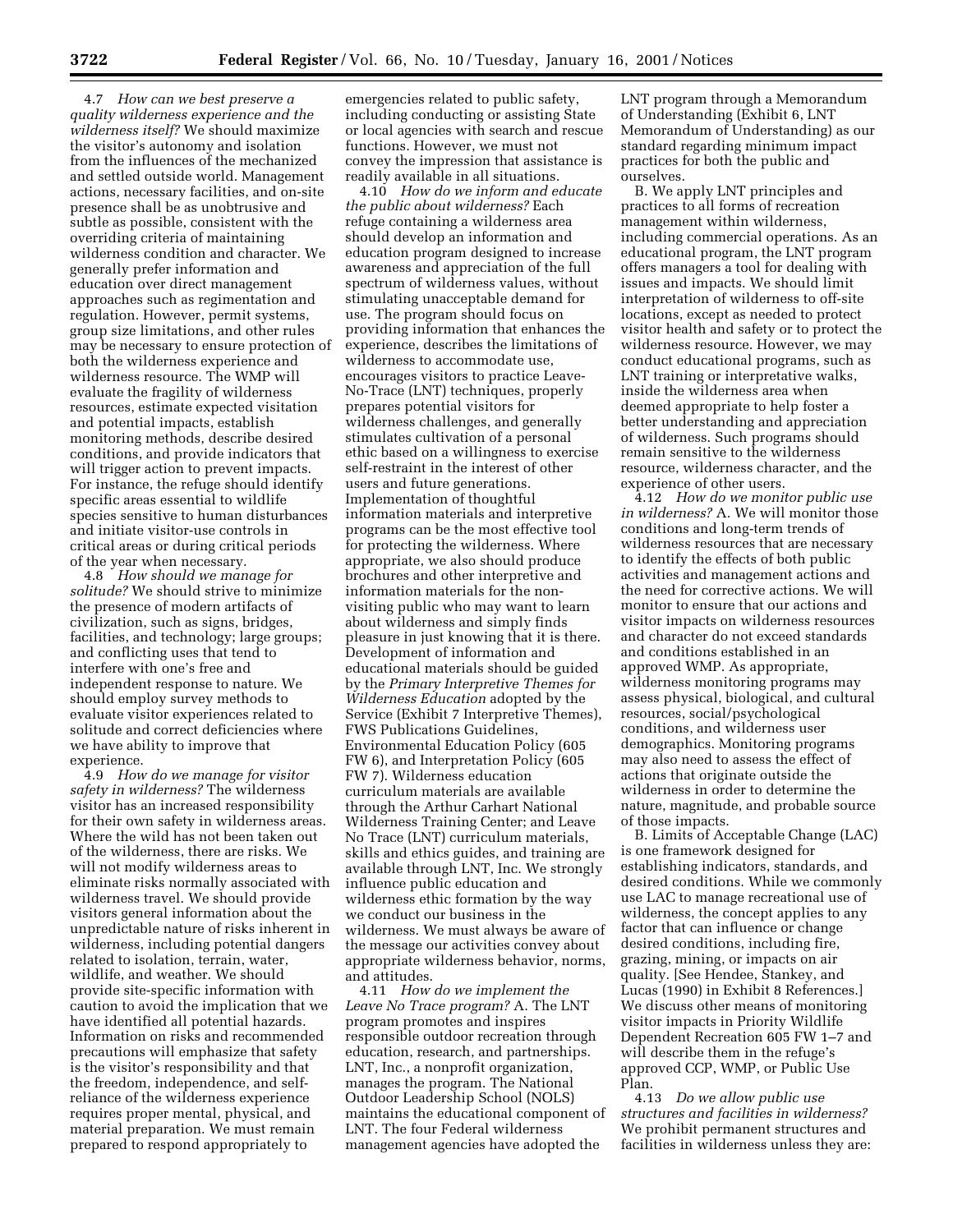A. The minimum requirement necessary to administer the area for the purposes of the Wilderness Act and accomplish refuge purposes;

B. Essential to protect the health and safety of visitors; or

C. Listed or eligible for listing in the National Register of Historic Places [See 610 FW 3.7C].

D. Bridges. We will select bridge locations to minimize their size and complexity. We must construct them of native or native-appearing materials that blend with the environment. We must also construct them according to our construction standards and maintain them for safety.

E. Campsites. Campsites may include a site marker, fire rings, tent sites, animal-resistant food-storage devices and primitive toilets when we need these facilities to protect wilderness resources or human health and safety. We may provide bear-resistant food containers in locations where bear encounters are likely. We place toilets only in locations where their presence will resolve health and sanitation problems or prevent serious resource impacts, especially where reducing or dispersing visitor use is impractical or has failed to alleviate the problem. We encourage the use of cooking stoves. We do not provide picnic tables in wilderness. We will consult the LNT Outdoor Skill and Ethics Guide appropriate for each wilderness habitat to determine the best campfire policy. If we allow campfires and the use of fuel wood from within the wilderness as authorized in a WMP, we will limit wood cutting to dead and down material.

F. Hunting and Photography Blinds. We may allow the use of simple screens made of dead and down natural material found in the locale, if the user dismantles them at the end of each use period. The user must carry in and out commercially built, artificial blinds. We prohibit permanent blinds.

G. Signs. We may use signs only if they meet the criteria listed above (4.13 A–C), to identify routes and distances. We will not use signs to mark streams, lakes, mountains, or other points of interest. Signs will be compatible with their surroundings and the minimum size. In waterways, signs will meet all Coast Guard or appropriate State requirements. We may also use signs to mark wilderness boundaries.

H. Trails and Trail Structure Maintenance. We should include an inventory of the wilderness trail system as an integral part of the wilderness management plan. We will maintain trails at levels and conditions identified within the plan. We will administer

historic trails according to approved cultural resource plan requirements.

4.14 *How do we address special needs for persons with disabilities in wilderness?* A. Nothing in the Wilderness Act prohibits the use of a wheelchair in a wilderness area by an individual whose disability requires use of a wheelchair. No agency must provide any form of special treatment or accommodation, or construct any facilities or modify any conditions of lands within a wilderness area to facilitate such use. (Americans with Disabilities Act of 1990 (ADA): Section 507(c), 104 Stat. 327, 42 U.S.C. 12207).

B. The Service has legal obligations to make available equal opportunities for people with disabilities in all of our programs and activities. This requirement includes the opportunity to participate in wilderness experiences. Management decisions responding to requests for special consideration to provide for wilderness use by persons with disabilities must be in accord with the Architectural Barriers Act of 1968, the Rehabilitation Act of 1973 (amended in 1978) and Section 507(c) of the Americans with Disabilities Act of 1990. Such decisions should balance the intent of the access and wilderness laws and find a way to provide the highest level of access for the disabled with the lowest level of impact on the wilderness resource.

C. The Secretary of the Interior's regulations regarding ''Nondiscrimination in Federally Assisted Programs in the Department of the Interior'' (43 CFR part 17) require that the Service will operate all programs and activities so that they are accessible to and usable by persons with disabilities to the greatest extent practicable. However, 43 CFR 17.550 does not require agencies to take any actions or provide access that would result in a fundamental alteration in the nature of a program or activity. The agency subsequently has the burden of proving that compliance would result in a fundamental alteration.

D. While the Service is not required to provide any special treatment to provide access for persons with disabilities who use wheelchairs, managers should explore solutions for reasonable accommodations when not in conflict with the Wilderness Act (e.g., barrier-free trails, accessible campsites). Any facilities, built or altered, must meet current accessibility guidelines.

E. We allow wheelchairs in wilderness if they meet the definition in the ADA. The intent of this definition is that a wheelchair is a person's primary mode of locomotion, manual or electric, that is suitable for use in indoor

pedestrian areas. This definition will also ensure that we reasonably accommodate persons using wheelchairs in wilderness without compromising the wilderness resource and its character.

F. A publication entitled ''Wilderness Access Decision Tool'' (available from the Arthur Carhart National Wilderness Training Center) provides further guidance in assisting managers in making appropriate, objective, and consistent decisions regarding the use of wilderness areas by persons with disabilities.

### **Fish and Wildlife Service**

*Wilderness Stewardship*

# Part 610

Chapter 5 Fire Management

### 610 FW 5.1

5.1 *What is the purpose of this chapter?* This Chapter establishes policy for fire management in wilderness areas.

5.2 *To what does this chapter apply?* This chapter applies to Congressionally designated wilderness. Where this management guidance conflicts with provisions of legislation establishing wilderness on refuges, (including the Alaska National Interest Lands Conservation Act (ANILCA) in Alaska), the provisions of the legislation establishing wilderness take precedence. (See Exhibit 1; National Wildlife Refuge System Designated Wilderness Areas).

5.3 *What are the authorities that directly affect wilderness management on our lands?* Our authorities to manage wilderness, or those which may affect wilderness management, are contained in 610 FW 1.3.

5.4 *What is our general policy for managing wilderness fires?* All fires on our wildlands, including wilderness areas, are either wildland or prescribed fires. Wildland fires and their effects are inherent parts of the ecological and evolutionary processes of wilderness. We will not interfere with the wilderness ecosystem's recovery response to these effects. We manage prescribed and wildland fires to achieve wilderness objectives included in an approved Fire Management Plan (FMP). We will appropriately respond to all wildland fires in accordance with the minimum requirement concept (610 FW 2). We must identify and address wilderness character and values to be protected, desired fire regime, and specific fire management considerations in the Wilderness Management Plan.

A. Firefighter and public safety is always the first priority on all wildland fire operations. The Manual chapter on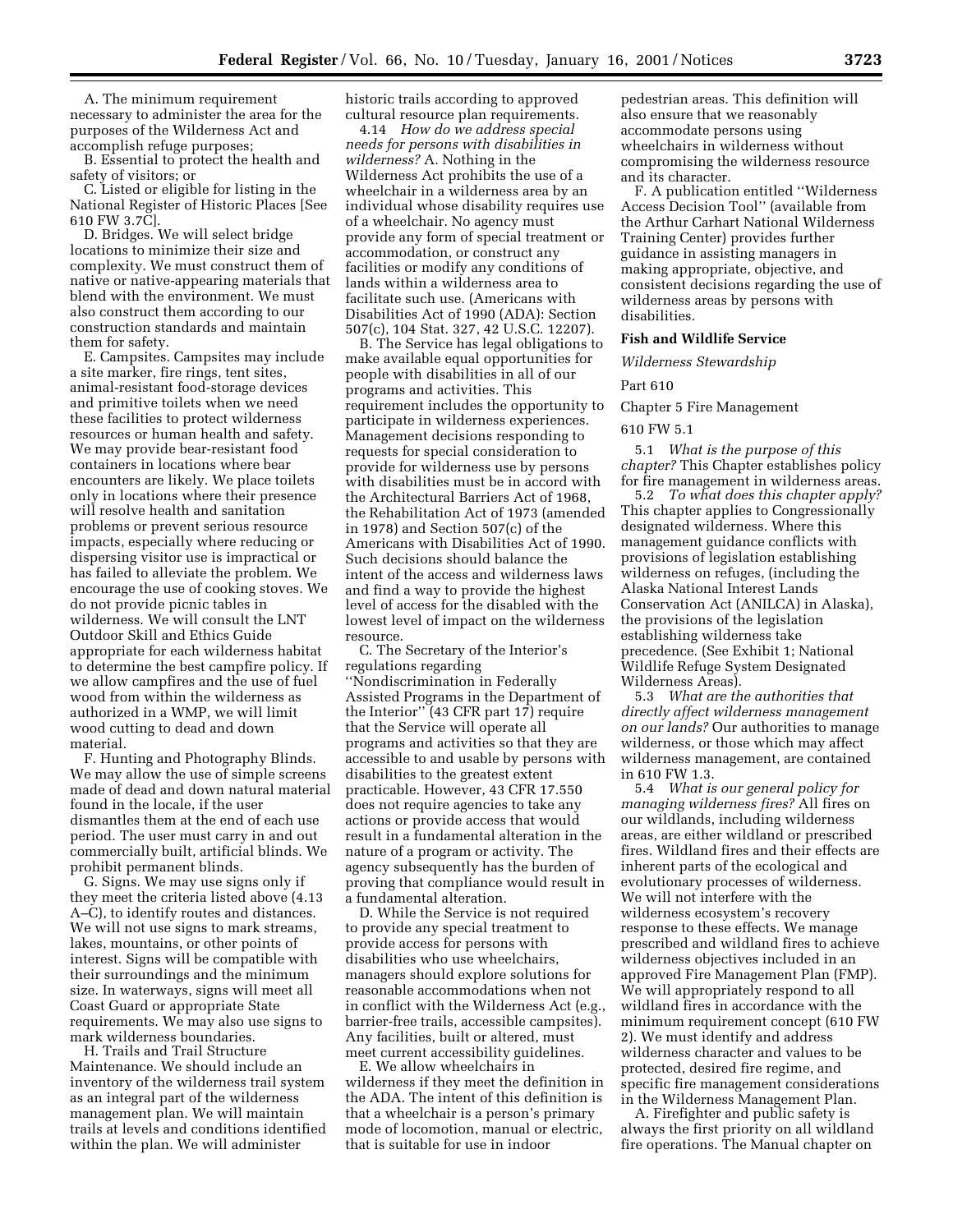Fire Management (621 FW 1–3) contains specific guidance on fire management policy, fire management plans, and prescribed burning. The chapter on Emergency Operations (095 FW 3) contains policy on wildland fire suppression. The Fire Management Handbook contains detailed guidance on FMP development.

B. We will conduct fire management planning, preparedness, wildland and prescribed fire operations, monitoring, and research on an interagency basis with the involvement of all partners.

5.5 *How do we manage wildland fire?* A. The principal wildland fire use objective in wilderness is to allow fire to play its natural role in the ecosystem. We may use wildland fire to achieve resource objectives as long as we include prescriptive criteria for wildland fire use in an approved FMP.

B. If we decide to suppress the fire, we determine the appropriate management response by selecting the least-cost options for suppression that also preserve the wilderness character and values. Firefighter safety and the minimum requirement concept will be the guiding factors in determining the appropriate suppression response and strategy. We will identify the appropriate minimum impact suppression standards in the FMP and develop them in conjunction with the fire management officer.

5.6 *How do we manage prescribed fire?* A. We may use prescribed fire within the wilderness area to fulfill unit purposes and the System mission and goals where fire is a natural part of the ecosystem only if it:

(1) Corrects or alleviates adverse impacts to the wilderness character and ecological integrity caused by human influence; or

(2) Is necessary to protect or recover a threatened or endangered species; and

(3) Is supported by a minimum requirements analysis.

B. We must include prescribed fire use within the wilderness in an approved FMP, and we must develop a Prescribed Fire Plan for any prescribed fire. We will append the FMP to the Wilderness Management Plan.

C. We should plan prescribed fire to minimize impacts on visibility during periods of heavy visitor use as well as to avoid adverse effects on other airquality-related values.

# **Fish and Wildlife Service**

*Wilderness Stewardship*

Part 610

Chapter 6 Wilderness Management Planning

# 610 FW 6.1

6.1 *What is the purpose of this chapter?* This chapter provides guidance on developing Wilderness Management Plans.

6.2 *To what does this chapter apply?* This chapter applies to Congressionally designated wilderness. Where this management guidance conflicts with provisions of legislation establishing wilderness on refuges, (including the Alaska National Interest Lands Conservation Act (ANILCA) in Alaska), the provisions of the legislation establishing wilderness take precedence. (See Exhibit 1; National Wildlife Refuge System Designated Wilderness Areas).

6.3 *What are the authorities that directly affect wilderness management on our lands?* Our authorities to manage wilderness, or those which may affect wilderness management, are contained in 610 FW 1.3.

6.4 *What is a Wilderness Management Plan (WMP)?* The WMP guides the preservation, management, and use of a particular designated wilderness. The WMP describes goals, objectives, and management strategies for the wilderness area based on the refuge or unit's purpose(s), System mission, and wilderness management principles. It contains specific, measurable management objectives that address the preservation of wildernessdependent cultural and natural resource values and conditions. The WMP must clearly show the strategies and actions we will use and implement to preserve the wilderness resource, and the linkage between those strategies and actions and the wilderness objectives. It also contains indicators, standards, conditions, or thresholds that define adverse impacts on the wilderness character and values and will trigger management actions to reduce or prevent them. We will develop WMPs in coordination with State wildlife agencies and with public involvement.

6.5 *How does the WMP relate to the Comprehensive Conservation Plan (CCP)?* The WMP is a form of step-down management plan (602 FW 1.6 and 602 FW 4). The WMP provides detailed strategies and implementation schedules for meeting the broader wilderness goals and objectives identified in the CCP. WMPs are developed following the planning

process guidance in 602 FW 1 and 602 FW 3 (602 FW 4).

6.6 *Does every wilderness area need a WMP?* We will describe the management direction for each designated wilderness either in a WMP or as part of a CCP (602 FW 3). We should address each wilderness as a separate management area.

6.7 *What should a WMP contain?* The WMP should include, at a minimum (see Exhibit 9 for further guidance):

A. Management direction in accordance with the refuge purposes, the Wilderness Act of 1964, specific wilderness-establishing legislation, System mission, and ANILCA, as applicable.

B. Goals and objectives for the wilderness area and their relationship to the refuge's purposes and objectives, and System mission, goals, and objectives. We derive wilderness objectives from applicable laws, including the Wilderness Act, legislation establishing the wilderness, purpose(s) for which the unit was established, applicable Service goals, and continental, national, and regional plans.

C. A description of the current or baseline situation of the wilderness resource, including a description of the wilderness area, natural conditions, management activities, existing facilities, and public use levels and activities. The plan also establishes indicators of change in resource conditions; standards for measuring that change; and desired conditions, or thresholds, that will trigger management actions to reduce or prevent impacts on the wilderness. Limits of Acceptable Change (LAC) is one framework designed for establishing indicators, standards, and desired conditions. While LAC commonly is used to manage recreational use of wilderness, the concept applies to any factor that can influence or change desired conditions, including fire, livestock grazing, mining, or impacts on air quality and related values. (See Hendee, Stankey, and Lucas (1990) in Exhibit 8 References).

D. A description of management actions (administrative, natural and cultural resources, public recreation, and interpretation and education) and a schedule of implementation, including funding and staff required to adequately administer the area. The implementation schedule will include a list of specific actions needed to accomplish WMP objectives, general prioritization of the action items, and target dates for completion.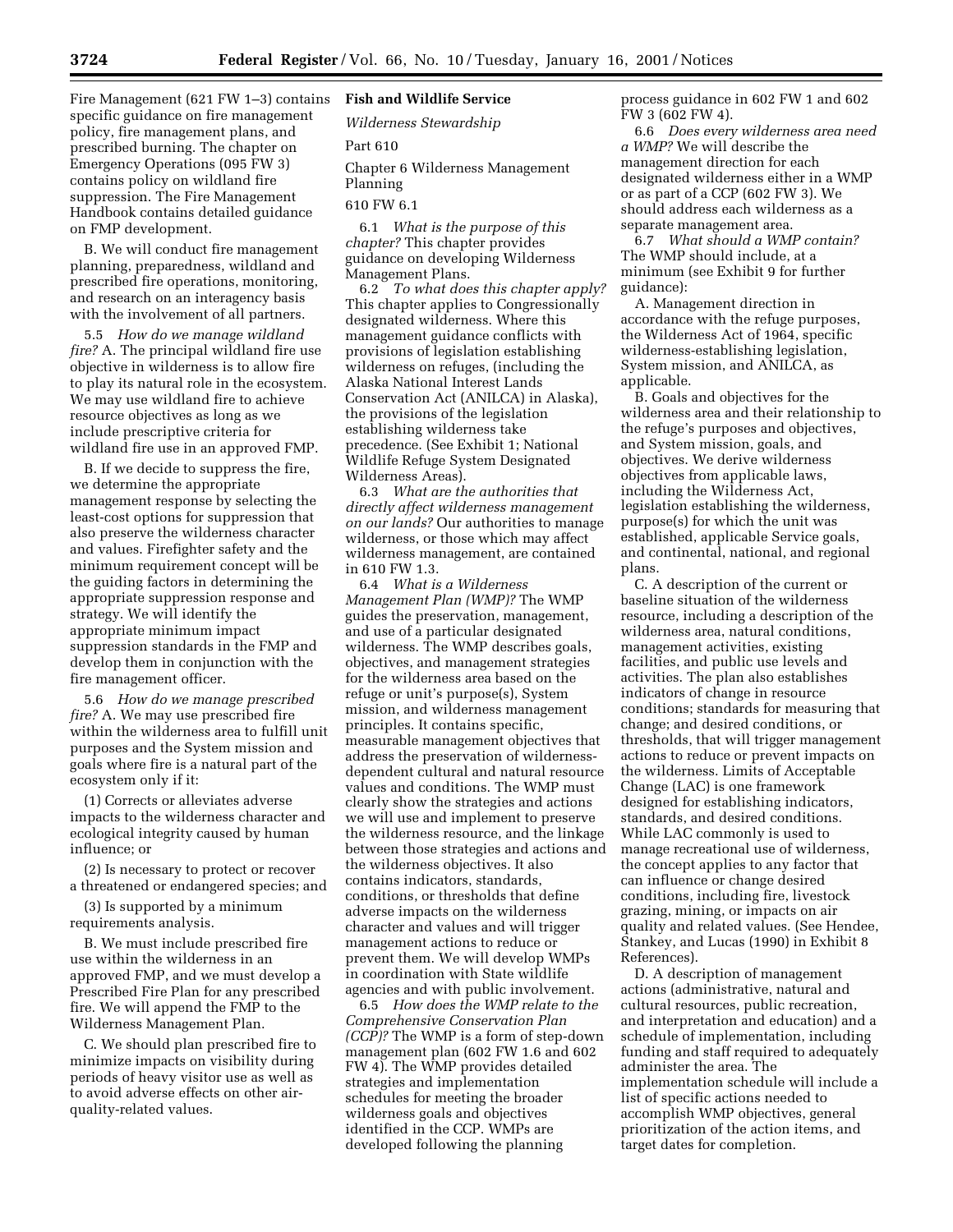E. Research needs and monitoring requirements to determine whether we are meeting our wilderness management objectives.

F. Procedures for determining and documenting the minimum requirement for administrative actions we will take in wilderness that might require a generally prohibited use and all minimum requirement analyses.

G. Descriptions of how we are to administer valid existing rights and congressionally authorized uses to provide protection to wilderness values.

H. An explanation of how we will coordinate, as much as possible, with adjoining wilderness units so that visitors traveling from one wilderness to another can do so with minimal impediments. Examples include the criteria for issuance of permits, riding and packstock use programs, and group and party sizes.

I. A legal description and map depicting the legal description.

J. An approval page signed by the Regional Director.

6.8 *How will we involve the public in wilderness management planning?* We will provide opportunities for meaningful public involvement as we develop management guidance for our wilderness areas. Public involvement is required in preparation of both CCPs and step-down management plans (602 FW 3 and 602 FW 4.2). Public involvement is also a requirement of the procedural provisions of the National Environmental Policy Act (NEPA). We will develop a public involvement plan to identify the most appropriate means and methods to ensure meaningful public involvement in wilderness management planning. Methods may vary depending on the particular situation (see 110 FW 1, Public Participation).

6.9 *How will we manage wilderness areas without an approved WMP?* During WMP development, the wilderness management policy (610 FW 1–7) and the refuge CCP will guide the conduct of day-to-day activities.

6.10 *May we implement a WMP completed prior to development of the refuge CCP?* We may implement an individual WMP completed prior to the development of the unit's CCP if the WMP:

A. Is current and approved; and B. Was prepared in accordance with the NEPA process including appropriate public involvement.

6.11 *How frequently should we revise WMPs?* We review the WMP during routine unit programmatic evaluations. We will review and revise WMPs (if necessary) by the refuge staff concurrently with the CCP at least every

15 years, but we should review them every 5 years. We revise WMPs when significant changes to assumptions and conditions warrant it, including natural catastrophes, legal requirements, or environmental conditions. Revision of wilderness management direction requires appropriate public involvement and conformance with NEPA.

6.12 *How do we develop WMPs if our wilderness adjoins wilderness of another Federal agency?* When a Service wilderness area adjoins lands administered by another Federal agency, we coordinate the wilderness area management planning, including public involvement, with the neighboring agency. We develop joint management plans with all involved agencies, if at all possible.

# **Fish and Wildlife Service**

*Wilderness Stewardship*

Part 610

Chapter 7 Wilderness Review and Evaluation

### 610 FW 7.1

7.1 *What is the purpose of this chapter?* This chapter establishes policy for conducting wilderness reviews nationwide. It also establishes policy for managing Wilderness Study Areas (WSAs).

7.2 *To what does this chapter apply?* This chapter applies to all lands of the National Wildlife Refuge System (System) that are subject to wilderness review and not currently designated wilderness. If any provisions in this policy conflict with the provisions of Alaska National Interest Lands Conservation Act (ANILCA), the provisions of ANILCA will prevail for refuges in Alaska.

7.3 *What are the authorities that directly affect wilderness reviews and management of WSAs on our lands?* We review lands for wilderness suitability and manage WSAs consistent with the authorities listed in 602 FW 1.3.

7.4 *What is a wilderness review?* We conduct wilderness reviews in accordance with the Comprehensive Planning Process (CCP) outlined in 602 FW 3. The wilderness review process is conducted in three phases: inventory, study, and recommendation. We identify lands and waters that meet the minimum criteria for wilderness in the inventory phase of the review. We evaluate the resulting WSAs in the study to determine if they merit recommendation from the Director to the Secretary for inclusion in the National Wilderness Preservation System.

7.5 *When should we conduct a wilderness review?* Consistent with the planning guidance, we may conduct a wilderness review any time that significant new information becomes available or when we identify the need to do so. At a minimum, we will conduct wilderness reviews every 15 years through the CCP process. We generally conduct wilderness reviews within 2 years of acquiring acreage (for a new refuge or an expansion) that may qualify as wilderness. A review would be appropriate when we have restored significant acreage to its natural conditions sufficiently that it meets the definition of wilderness. In addition, Congress may direct the study of specific areas and provide other guidance on wilderness evaluations through legislation.

7.6 *How do wilderness reviews relate to acquisition planning?* When we inventory lands and resources of a proposed new refuge or expansion area during the land acquisition planning process and identify management problems, needs, and opportunities, we will also include a preliminary inventory of the wilderness resource (see 602 FW 1.7.C). We discuss potentially suitable areas in the Land Protection Plan and associated NEPA document.

7.7 *Can we conduct a wilderness review outside of the scheduled Comprehensive Conservation Planning or acquisition planning processes?* Yes. At any time before or after we have developed a CCP, if additional information becomes available, if we have acquired additional lands, or if restoration activities have significantly modified System lands, we may conduct a wilderness review. The review will be conducted following the process described in 602 FW 3 including public involvement and NEPA compliance. Existing CCPs should be revised or amended to incorporate the results of wilderness reviews [602 FW 3.4 C (8)].

7.8 *How do we identify WSAs in the wilderness inventory?* We inventory System lands and waters to identify areas that meet the definition of wilderness as defined in Section 2(c) of the Wilderness Act.

A wilderness, in contrast with those areas where man and his works dominate the landscape, is hereby recognized as an area where the earth and its community of life are untrammeled by man, where man himself is a visitor who does not remain. An area of wilderness is further defined to mean in this Act an area of undeveloped Federal land retaining its primeval character and influence, without permanent improvements or human habitation, which is protected and managed so as to preserve its natural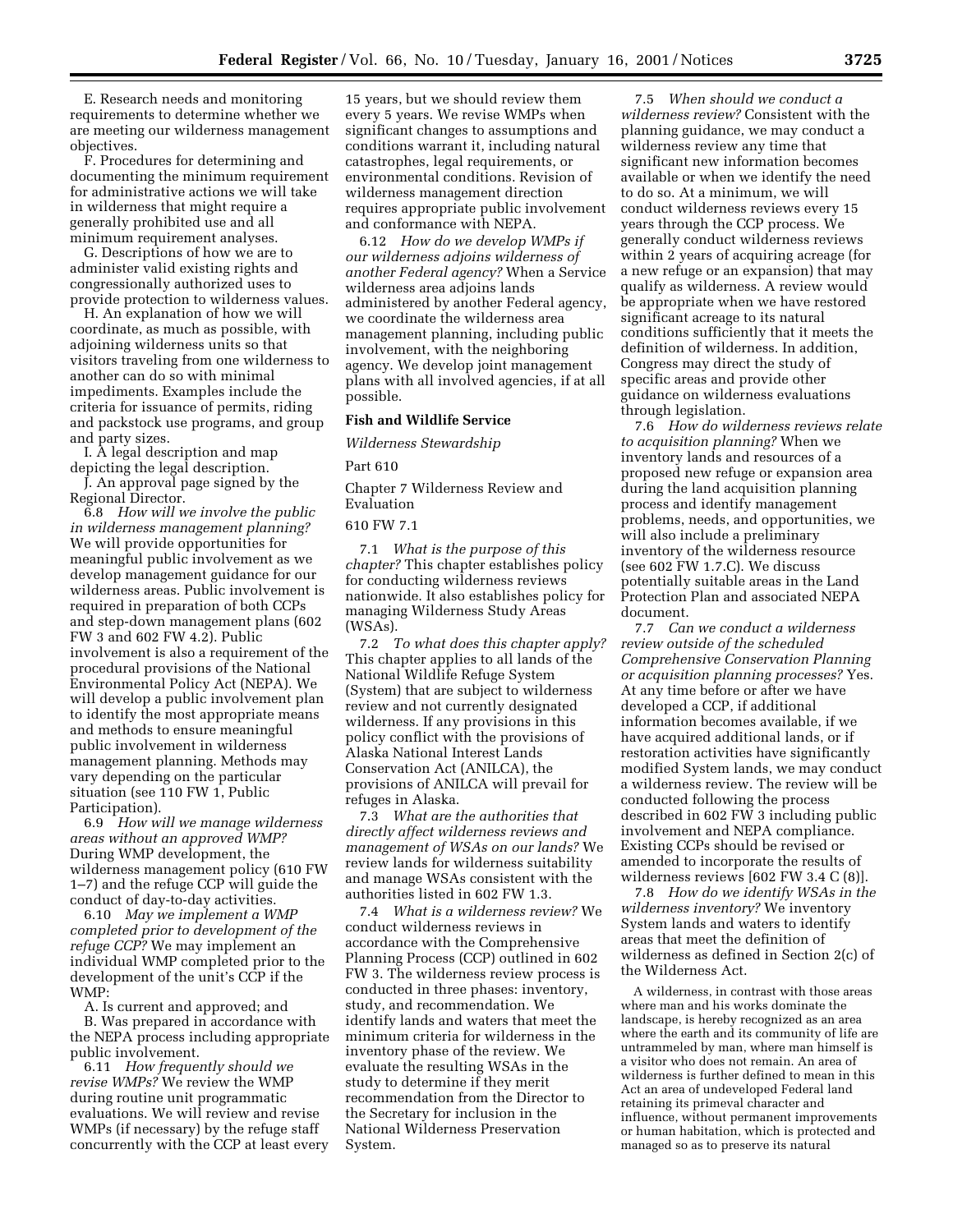conditions, and which: (1) generally appears to have been affected primarily by the forces of nature, with the imprint of man's work substantially unnoticeable; (2) has outstanding opportunities for solitude or a primitive and unconfined type of recreation; (3) has at least five thousand acres of land or is of sufficient size as to make practicable its preservation and use in an unimpaired condition; and (4) may also contain ecological, geological or other features of scientific, educational, scenic, or historical value.''

Areas that meet the above criteria are identified as WSAs.

7.9 *How do we evaluate the size criteria for wilderness?* Determine if the area ''\* \* \* has at least five thousand acres of land or is of sufficient size as to make practicable its preservation and use in an unimpaired condition''. The Wilderness Act does not specify a minimum size for roadless islands. The size criteria will be satisfied for areas under Service jurisdiction in the following situations:

A. An area with over 5,000 contiguous acres (2,000 ha). State and private land inholdings are not included in making this acreage determination.

B. A roadless island of any size. Refer to 610 FW 1.6 for a definition of roadless island.

C. An area of less than 5,000 contiguous acres that is of sufficient size as to make practicable its preservation and use in an unimpaired condition, and of a size suitable for wilderness management.

D. An area of less than 5,000 contiguous acres that is contiguous with a designated wilderness, recommended wilderness, or area of other Federal lands under wilderness review by the U.S. Forest Service (USFS), Bureau of Land Management (BLM), or National Park Service (NPS).

7.10 *How do we evaluate the naturalness criteria for wilderness?* Determine if the area or island ''  $\star$   $\star$ generally appears to have been affected primarily by the forces of nature with the imprint of man's work substantially unnoticeable.'' To make this determination, it must be possible to observe the area as being generally natural. It must appear to have been affected primarily by the forces of nature, and people's work must be substantially unnoticeable. It must retain its ''primeval character.''

A. We make a distinction between an area's ''apparent naturalness'' and ''natural conditions'' in the context of our ecological integrity policy. Natural conditions refers to the presence or absence of ecosystems that existed prior to European settlement and the advent of the industrial era. Apparent naturalness refers to whether or not an

area looks natural to the average visitor who is not familiar with natural conditions versus human-affected ecosystems in a given area. The presence or absence of apparent naturalness (i.e., do the works of humans appear to be substantially unnoticeable to the average visitor?) is the question to be addressed in the inventory phase of the wilderness review. An assessment of an area's existing levels of ecological integrity is an appropriate consideration in the study phase of the wilderness review.

B. We will avoid an overly pure approach to assessing naturalness. Congress did not intend to limit wilderness designation to only those areas judged pristine. Land that was once logged, used for agriculture, or otherwise significantly altered by humans may be eligible for wilderness designation if it has been restored, or is in the process of being restored, to a substantially natural appearance.

C. We will use caution in assessing the effects on naturalness that relatively minor human impacts create. An area may include some human impacts provided they are substantially unnoticeable in the unit as a whole. The presence of the following types of impacts in an area being inventoried for wilderness character should not result in a conclusion that the entire area lacks naturalness. Examples of man-made features that would not disqualify an area for consideration as a WSA include: trails, trail signs, bridges, fire towers, fire breaks, fire presuppression facilities, pit toilets, fisheries enhancement facilities (such as fish traps and stream barriers), fire rings, hitching posts, snow gauges, water quantity and quality measuring devices, research monitoring markers and devices, wildlife enhancement facilities, radio repeater sites, air quality monitoring devices, fencing, spring developments, and small reservoirs.

D. Significant man-caused hazards, when considered unsafe for public use, such as the existence of unexploded bombs and shells from military activity or contaminated sites would probably disqualify the affected portions of an area from consideration pending completion of remediation and restoration activities.

E. We will not disqualify areas from further wilderness study solely on the basis of the ''sights and sounds'' of civilization located outside the areas. Human impacts outside the area being inventoried will not normally be considered in assessing naturalness. However, if an outside impact of major significance exists, it should be noted and evaluated in the inventory

conclusions. Human impacts outside the area should not automatically lead to a conclusion that an area lacks wilderness characteristics.

F. We will not disqualify areas from further wilderness study solely on the basis of established or proposed management practices that require the use of temporary roads, motor vehicles, motorized equipment, motorboats, mechanical transport, landing of aircraft, structures, and installations generally prohibited in designated wilderness (see definition of ''generally prohibited use'' in 610 FW1.6). The physical impacts of these practices should be the focus of the naturalness evaluation. Administrative and management needs are appropriate for consideration in the study phase of the wilderness review.

7.11 *How do we evaluate outstanding opportunities for solitude or a primitive and unconfined type of recreation?* The word "or" in this sentence means that an area only has to possess one or the other. It does not have to possess outstanding opportunities for both elements and does not need to have outstanding opportunities on every acre. There must be outstanding opportunities somewhere in the unit.

A. The Wilderness Act does not specify what was intended by ''solitude or a primitive and unconfined type of recreation.'' In most cases, the two opportunities could be expected to go hand-in-hand. However, the outstanding opportunity for solitude may be present in an area offering only limited primitive recreation potential. Conversely, an area may be so attractive for recreation use that it would be difficult to maintain opportunity for solitude (e.g. around water).

B. We will assess each inventory area on its own merits as to whether an outstanding opportunity exists; there must be no comparison among areas. It is not permissible to use any type of rating system or scale—whether numerical, alphabetical, or qualitative (i.e., high-medium-low)—in making the assessment.

C. When an area is contiguous to designated wilderness, recommended wilderness, or an area of other Federal lands (*i.e.* USFS, BLM, or NPS) already determined to have wilderness character, no additional evaluation of outstanding opportunities is required.

7.12 *Must an area contain ecological, geological, or other features of scientific, educational, scenic, or historic value to qualify as a WSA?* These values are not required for wilderness but their presence should be documented where they exist.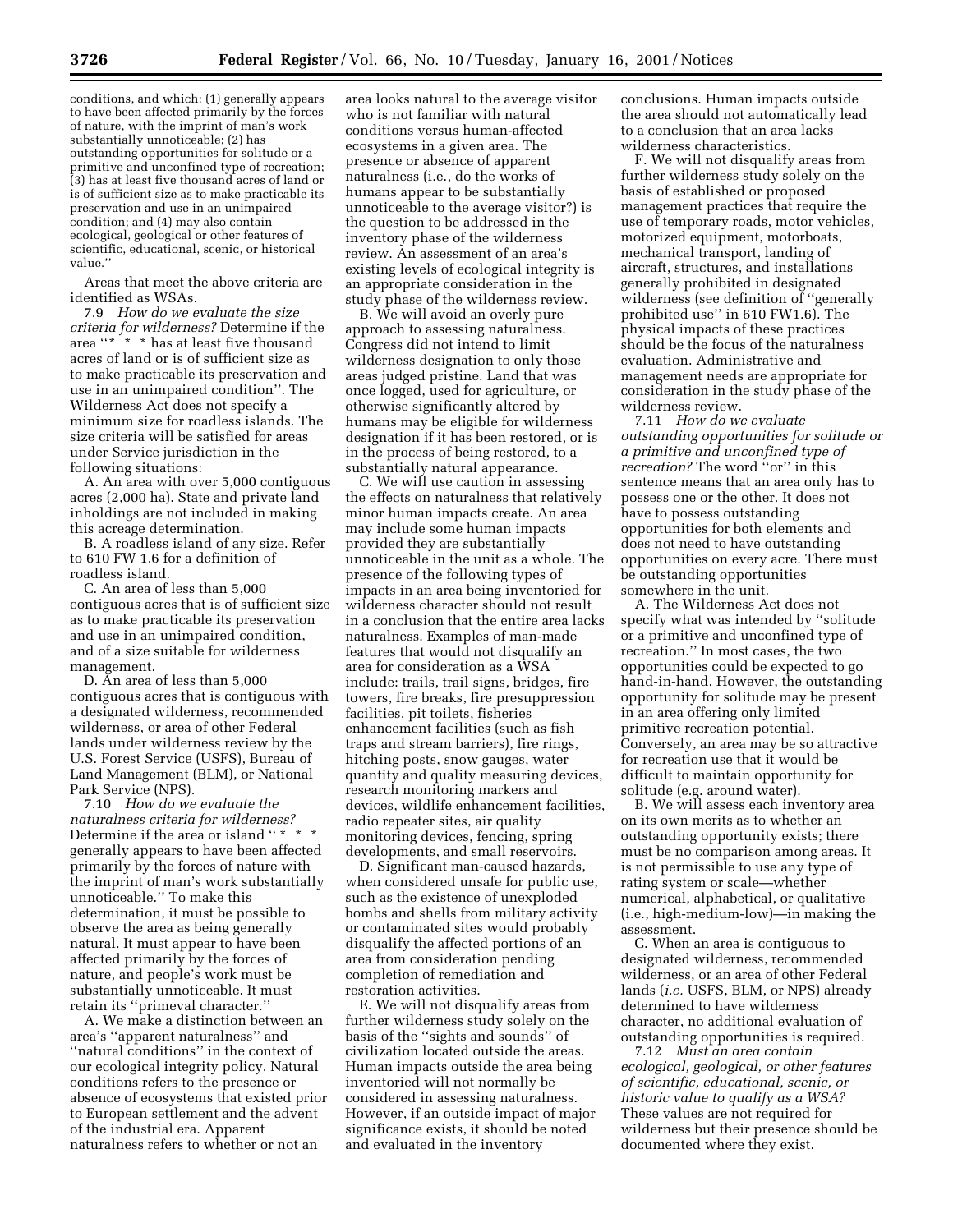7.13 *What do we consider in the wilderness study?* We study each WSA identified in the inventory to analyze all values (*e.g.,* ecological, recreational, cultural, economic, symbolic); resources (*e.g.,* wildlife, water, vegetation, minerals, soils); public uses; and management within the area. We conduct wilderness studies following the procedures outlined in the refuge planning policy (602 FW 3). These procedures ensure public involvement and compliance with NEPA.

A. An All Wilderness Alternative and a No Wilderness Alternative will be evaluated for each WSA. Partial Wilderness Alternatives may be developed to minimize resource conflicts or improve the capability of managing the area as wilderness. The environmental analysis will address benefits and impacts to wilderness values and other resources under each of the alternatives. The study will evaluate how each alternative will achieve the goals of the NWPS. The study will also evaluate how each alternative will affect achieving refuge or planning unit purpose(s); help fulfill the System mission; maintain and, where appropriate, restore the ecological integrity of each refuge and the System; and meet other mandates.

B. The findings of the study determine whether we will recommend the area for designation as wilderness. The information, analysis, and decisions in the CCP provide the basis for wilderness proposals. The Director must concur with wilderness study conclusions prior to publication of the draft CCP/environmental impact statement (EIS). The study provides data so that we can defend our conclusions, and serves as the basic source of information throughout the public, executive, and legislative review processes that follow.

C. When the findings of the wilderness study result in a proposal for wilderness recommendation, we will give public notice of the proposal; hold a public hearing; and advise the Governor of the State, the governing board of each county or borough, and interested Federal departments and agencies of our intent and invite comment.

7.14 *What are the steps in the recommendation phase of the wilderness review?* The Regional Director must notify the Director of the Region's recommendations on WSAs proposed for wilderness designation. A

Wilderness Study Report must be submitted that summarizes the results of the study and wilderness recommendation. The Director will review the Wilderness Study Report and make the final Service recommendation to the Secretary.

7.15 *What should we include in the Wilderness Study Report?* The study report contains the following information:

A. The Regional Director's wilderness recommendation and rationale;

B. A general description and background history of the area;

C. An analysis of the area's values, resources, and uses;

D. Evidence of public notice of the proposal, including publication in the **Federal Register**, and notices in local newspapers;

E. Evidence that we notified the governor and other concerned officials (*e.g.,* State, local government, and tribal) at least 30 days before holding public hearings;

F. Summary and analysis of comments received plus the public hearing record;

G. Evidence of direct notification and request for comments from the State Historic Preservation Officer regarding the presence or absence of significant cultural resources;

H. A legal description and map showing the proposed wilderness boundary; and

I. An EIS.

7.16 *What additional documents do we need for Secretarial approval of the wilderness recommendation?* The Regional Director will transmit the following additional documentation in support of the Region's wilderness recommendation to the Director for review, in preparation of the Director's recommendation to the Secretary:

A. A draft letter from the Director to the Secretary;

B. A draft letter from the Secretary to the President;

C. A draft letter from the President to the House and Senate;

D. Draft legislative language;

E. A copy of the unit's CCP and final EIS; and

F. A communication strategy and implementation plan.

7.17 *What is the general policy for managing WSAs?* A. We will manage WSAs to maintain their wilderness character to the extent that it will not preclude fulfilling and carrying out refuge purposes and the System

mission. Once an area is identified as a WSA, protection will consist of a caseby-case review of any proposed or new site-specific projects, administrative actions, or uses within the WSA. The review will include a minimum requirement analysis and NEPA compliance to assess potential impacts and identify mitigating measures to protect wilderness character. The analysis must consider the entire WSA, not just the specific project area.

B. When we determine that a proposed discretionary action could cause irreversible or irretrievable impacts to the wilderness resource, we will postpone the action pending completion of the wilderness study unless the proposed action is part of an existing management plan and the Regional Director makes a written determination that the action is integral to accomplishing the purposes of the refuge.

C. Other than those activities that exist when an area is identified as a WSA, activities that we will allow are generally temporary uses that create no new surface disturbance and do not involve placement of permanent structures. Valid existing rights must be recognized.

7.18 *What is our general policy for managing proposed wilderness?* Proposed wilderness has undergone a complete wilderness review process and full environmental compliance. We will therefore manage proposed wilderness consistent with guidance provided in the preceding chapters (610 FW 1–6) to the extent that it will not preclude fulfilling and carrying out refuge purposes and the System mission. We will describe the management direction for each proposed wilderness either as part of the CCP (602 FW 3) or in a WMP. The WMP is a form of step-down management plan (602 FW 1.6 and 602 FW 4) that provides detailed strategies and implementation schedules for meeting the broader wilderness goals and objectives identified in the CCP. WMPs are developed following the planning process guidance in 602 FW 1 and 602 FW 3 (602 FW 4). We will not abrogate Congress's prerogative for designating wilderness, so we will preserve the wilderness character of proposed wilderness until Congress takes action.

**Exhibit 1.—U.S. Fish and Wildlife Service, National Wildlife Refuge (NWR) System**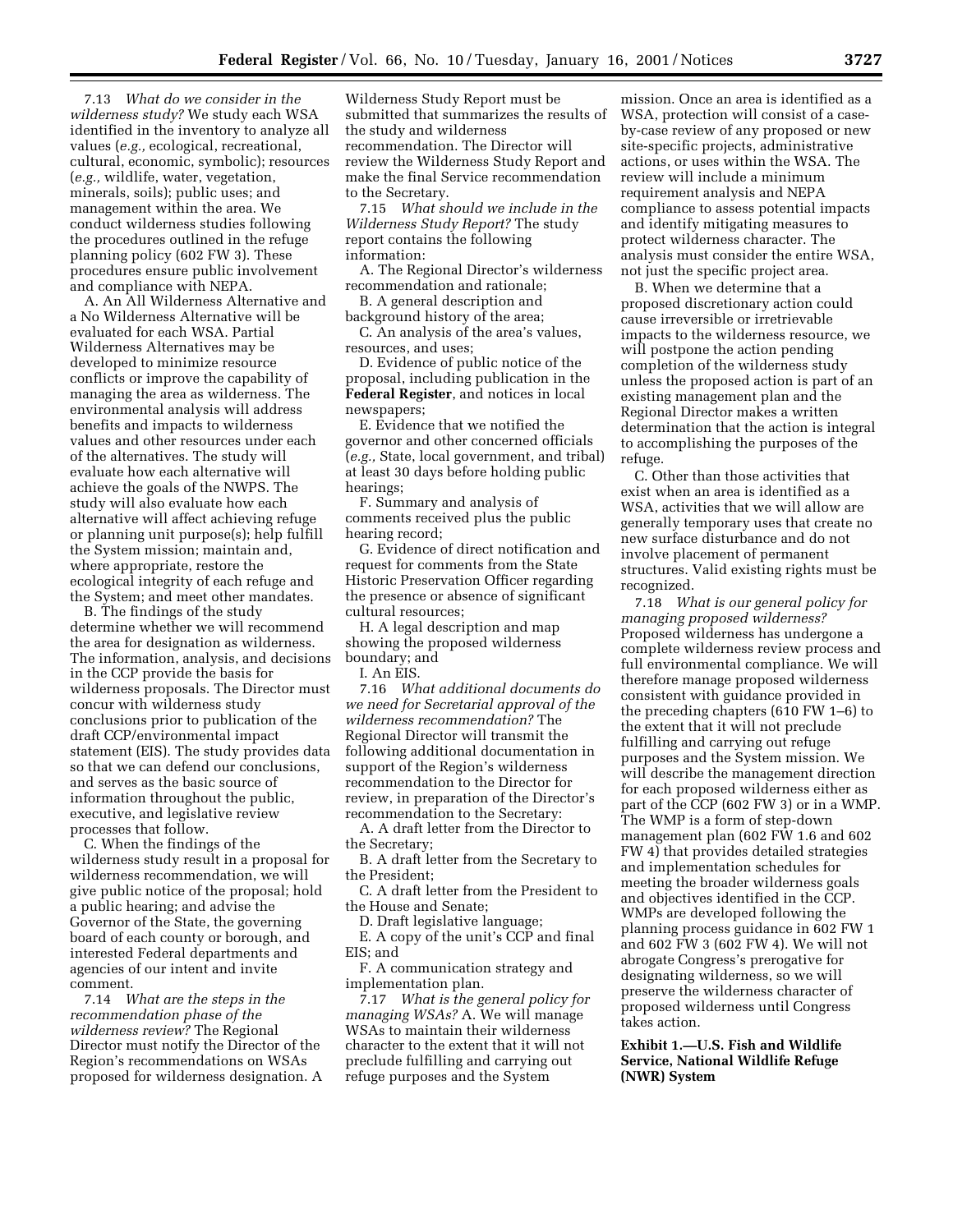$\equiv$ 

 $\equiv$ 

# **DESIGNATED WILDERNESS AREAS**

| Refuge name                       | Wilderness area name | Class I air<br>quality | Public law           | Wilderness<br>acres |
|-----------------------------------|----------------------|------------------------|----------------------|---------------------|
| Alaska:                           |                      |                        |                      |                     |
| Alaska Maritime NWR               |                      |                        | 96-487               | 1,300,000           |
| Alaska Maritime NWR               |                      | Yes                    | $91 - 504$           | 81,340              |
|                                   |                      |                        | $91 - 504$           | 175                 |
| Alaska Maritime NWR               |                      |                        | $93 - 632$           | 455                 |
|                                   |                      |                        | $91 - 504$           | 2,832               |
|                                   |                      |                        | $91 - 504$           | 32                  |
|                                   |                      |                        | 96-487               | 250,000             |
| Alaska Maritime NWR               |                      | Yes                    | 94-557               | 25,855              |
| Alaska Maritime NWR               |                      |                        | $91 - 504$           | 65                  |
| Alaska Maritime NWR               |                      | Yes                    | $91 - 504$           | 5,566               |
| Alaska Maritime NWR               |                      |                        | 96-487               | 910,000             |
|                                   |                      |                        | 96-487               | 8,000,000           |
|                                   |                      |                        | 104-167              |                     |
|                                   |                      |                        | 96-487               | 400,000             |
|                                   |                      |                        | 96-487               | 1,240,000           |
|                                   |                      |                        | 96-487               | 307,982             |
|                                   |                      |                        | 96-487               | 1,350,558           |
|                                   |                      |                        | 104-333              |                     |
|                                   |                      |                        | 96-487               | 400,000             |
|                                   |                      |                        | 96-487               | 240,000             |
|                                   |                      |                        | 96-487               | 2,270,160           |
|                                   |                      |                        | 96-487               | 1,300,000           |
|                                   |                      |                        | 96-487               | 600,000             |
| Arizona:                          |                      |                        |                      |                     |
|                                   |                      |                        | $101 - 628$          | 803,418             |
|                                   |                      |                        | $101 - 628$          | 14,606              |
|                                   |                      |                        | 101-628              | 9,220               |
|                                   |                      |                        | 101-628              | 516,200             |
|                                   |                      |                        | 94-557               | 2,144               |
| California:                       |                      |                        |                      |                     |
|                                   |                      |                        | 93-550               | 141                 |
|                                   |                      |                        | 103-433              | 3,195               |
|                                   |                      |                        | 103-433              | 5,836               |
| Colorado: Leadville Fish Hatchery |                      |                        | 96-560               | 2,560               |
| Florida:                          |                      |                        |                      |                     |
|                                   |                      |                        | $92 - 364$           | 379                 |
| Chassahowitzka NWR                |                      | Yes                    | 94-557               | 23,579              |
|                                   |                      |                        | $93 - 632$           | 1,900               |
|                                   |                      |                        | $91 - 504$           | 20                  |
|                                   |                      |                        | 94-557               | 2,619               |
|                                   |                      |                        | $93 - 632$<br>94-557 | 2,019               |
|                                   |                      |                        | $93 - 632$           | 1,066               |
|                                   |                      |                        | $91 - 504$           | 2,278<br>36         |
|                                   |                      |                        | $91 - 504$           | 6                   |
|                                   |                      | Yes                    |                      |                     |
| Georgia:                          |                      |                        | 93-632               | 17,350              |
|                                   |                      |                        | $93 - 632$           | 3,000               |
|                                   |                      | Yes                    | 93-429               | 353,981             |
|                                   |                      | Yes                    | $93 - 632$           | 5,126               |
|                                   |                      |                        | 94-557               | 4,050               |
| Louisiana:                        |                      |                        |                      |                     |
|                                   |                      | Yes                    | $93 - 632$           | 5,000               |
|                                   |                      |                        | 94-557               | 3,346               |
| Maine:                            |                      |                        |                      |                     |
|                                   |                      | Yes                    | $93 - 632$           | 4,680               |
|                                   |                      |                        | $91 - 504$           | 6                   |
|                                   |                      |                        | $91 - 504$           | 2.706               |
|                                   |                      |                        | $91 - 504$           | 2,420               |
| Michigan:                         |                      |                        |                      |                     |
|                                   |                      |                        | $91 - 504$           | 148                 |
|                                   |                      |                        | $91 - 504$           | 12                  |
|                                   |                      | Yes                    | $91 - 504$           | 25,150              |
| Minnesota:                        |                      |                        |                      |                     |
|                                   |                      |                        | 94-557               | 4,000               |
|                                   |                      |                        | 94-557               | 2,180               |
|                                   |                      | Yes                    | 94-557               | 7,730               |
| Montana:                          |                      |                        |                      |                     |
|                                   |                      | Yes                    | 94-557               | 11,366              |
|                                   |                      | Yes                    | 94-557               | 32,350              |
|                                   |                      |                        |                      |                     |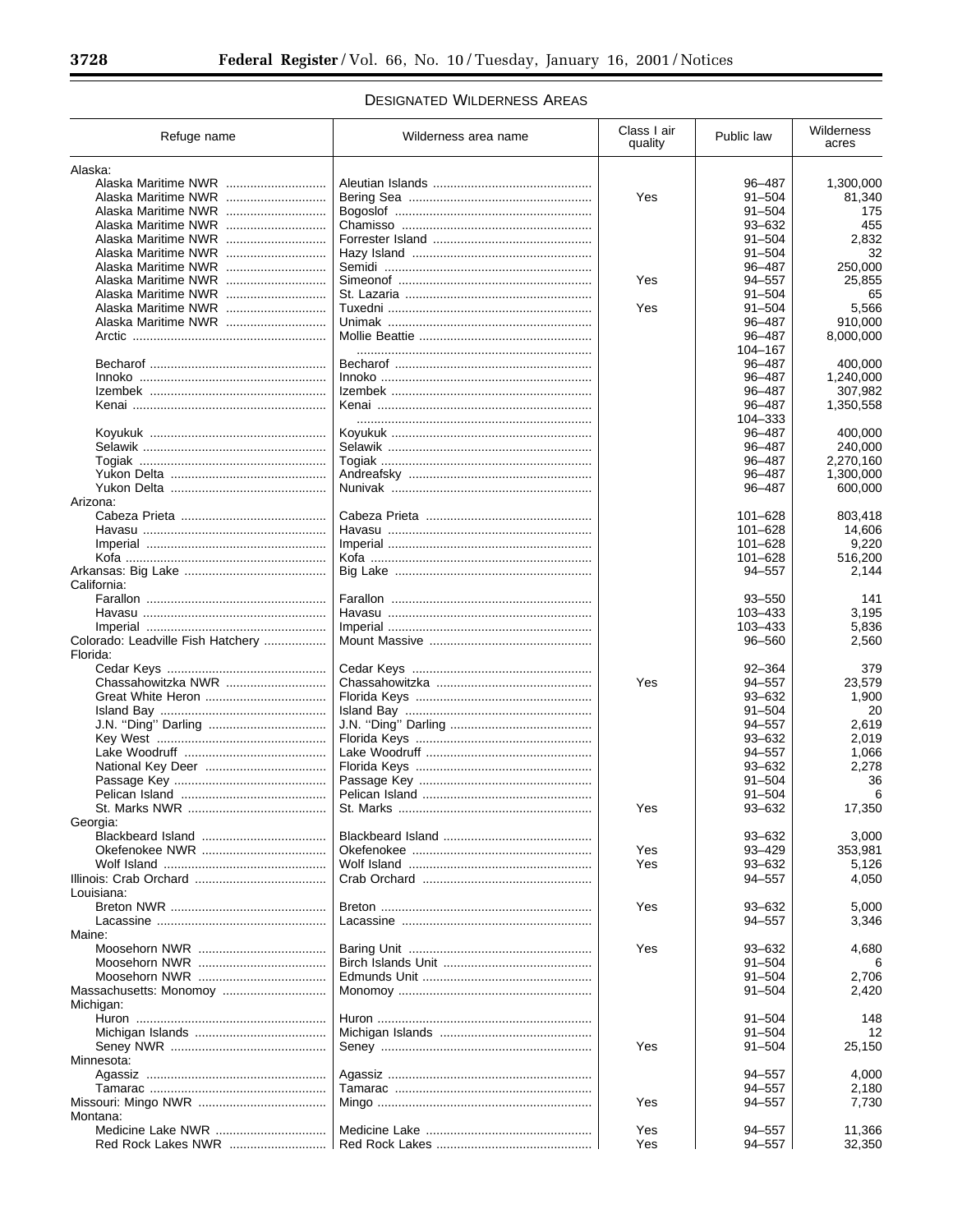| Refuge name                     | Wilderness area name | Class I air<br>quality | Public law | Wilderness<br>acres |
|---------------------------------|----------------------|------------------------|------------|---------------------|
|                                 |                      | Yes                    | $94 - 557$ | 20,819              |
|                                 |                      |                        | $94 - 557$ | 4,635               |
| New Jersey:                     |                      |                        |            |                     |
| Edwin B. Forsythe NWR           |                      | Yes                    | $93 - 632$ | 6.681               |
|                                 |                      |                        | $90 - 532$ | 3,660               |
| New Mexico:                     |                      |                        |            |                     |
|                                 |                      | Yes                    | $91 - 504$ | 9,621               |
| Bosque del Apache NWR           |                      | Yes                    | $93 - 632$ | 5,289               |
| Bosque del Apache NWR           |                      | Yes                    | $93 - 632$ | 5,139               |
| Bosque del Apache NWR           |                      | Yes                    | $93 - 632$ | 19,859              |
|                                 |                      | Yes                    | $94 - 557$ | 8,785               |
| North Dakota:                   |                      |                        |            |                     |
|                                 |                      |                        | $93 - 632$ | 4.155               |
|                                 |                      |                        | $93 - 632$ | 5,577               |
| Ohio: West Sister Island        |                      |                        | $93 - 632$ | 77                  |
| Oklahoma:                       |                      |                        |            |                     |
|                                 |                      | Yes                    | $91 - 504$ | 5,723               |
|                                 |                      |                        | $91 - 504$ | 2,847               |
| Oregon:                         |                      |                        |            |                     |
|                                 |                      |                        | $91 - 504$ | 21                  |
|                                 |                      |                        | $95 - 450$ | 459                 |
|                                 |                      |                        | 104-333    | 445                 |
|                                 |                      |                        | $91 - 504$ | 15                  |
| South Carolina: Cape Romain NWR |                      | Yes                    | $93 - 632$ | 29,000              |
| Washington:                     |                      |                        |            |                     |
|                                 |                      |                        | $91 - 504$ | 61                  |
|                                 |                      |                        | $91 - 504$ | 125                 |
|                                 |                      |                        | $91 - 504$ | 300                 |
|                                 |                      |                        | $94 - 557$ | 353                 |
| Wisconsin:                      |                      |                        |            |                     |
|                                 |                      |                        | $91 - 504$ | 27                  |
|                                 |                      |                        | $91 - 504$ | 2                   |
|                                 |                      |                        |            | 20,694,517          |
|                                 |                      |                        |            |                     |

# DESIGNATED WILDERNESS AREAS—Continued

# **Exhibit 2.—Wilderness Acreage Report**

#### *Reports Control Symbol R610–5*

The Regional Wilderness Coordinator will send this report to the Chief, National Wildlife Refuge System, by October 1 of each year. The report will include:

a. The units with designated wilderness, proposed wilderness, or Wilderness Study Areas and the acreage for each;

b. The total number of Refuge and Wildlife, Ecological Services, and Fisheries staff that have attended wilderness training;

c. A list of refuge managers, Ecological Service project leaders, or Fisheries project leaders at units with designated or proposed wilderness, or significant wilderness responsibilities that have not attended wilderness training; and

d. The recommended schedule for employee wilderness training for the next fiscal year.

### **Exhibit 3.—Wilderness Character**

\* \* \* each agency administering any area designated as wilderness shall be responsible for preserving the *wilderness character* of the area and shall so administer such area for such other purposes for which it may have been established as also to preserve its *wilderness character.* [emphasis added]— Section 4 (b), The Wilderness Act of 1964

Preserving ''Wilderness character,'' referenced throughout the Act and

throughout this policy, is one of our criteria for judging the appropriateness of potential management actions, public uses, and technologies in Wilderness. Thus, we need to know what it is. We need a sense of how tangible and intangible attributes of a landscape converge to shape wilderness character, and how our actions may diminish or enhance this elusive, but definitive quality.

The natural, scenic condition of the land, natural numbers and interactions of wildlife, the integrity of ecological processes: these are all essential characteristics of the wilderness condition. But at its core, wilderness character, like personal character, is much more than a physical condition. This is what the ness of wilderness conveys—an aura or essence that connects the physical entity to deeper meanings it has come to embody.

The character of wilderness is an unseen presence capable of refocusing our perception of nature and our relationship to it. It is that quality that lifts our connection to a landscape from the utilitarian, commodity orientation that dominates the major part of our relationship with nature to the symbolic realm serving other human needs.

This transcendent function of wilderness character is recognized in the legislative history written by the Wilderness Act's chief author, Howard Zahniser:

We deeply need the humility to know ourselves as the dependent members of a great community of life, and this can indeed be one of the spiritual benefits of a wilderness experience. Without the gadgets, the inventions, the contrivances whereby men have seemed to establish among themselves an independence of nature, without these distractions, to know the wilderness is to know a profound humility, to recognize one's littleness, to sense dependence and interdependence, indebtedness, and responsibility.—The Need for Wilderness Areas, 1956

Like a cathedral or shrine or memorial to which it is so often compared, wilderness serves an ancestral impulse—found throughout time and across cultures—to set some places apart as the embodiment of an ideal. The wilderness ideal, as Zahniser so eloquently stated, is the need for places where we can know ourselves as part of something beyond our modern society and its creations, something more timeless and universal.

Wilderness character is not preserved by our compliance with wilderness legislation and regulation alone. It emerges from the circumstances we impose upon ourselves. It emerges from the decisions we make that test our commitment to our ideals. Does our choice represent a willingness to compromise for convenience and expediency? Or does it represent our willingness to stand tall in the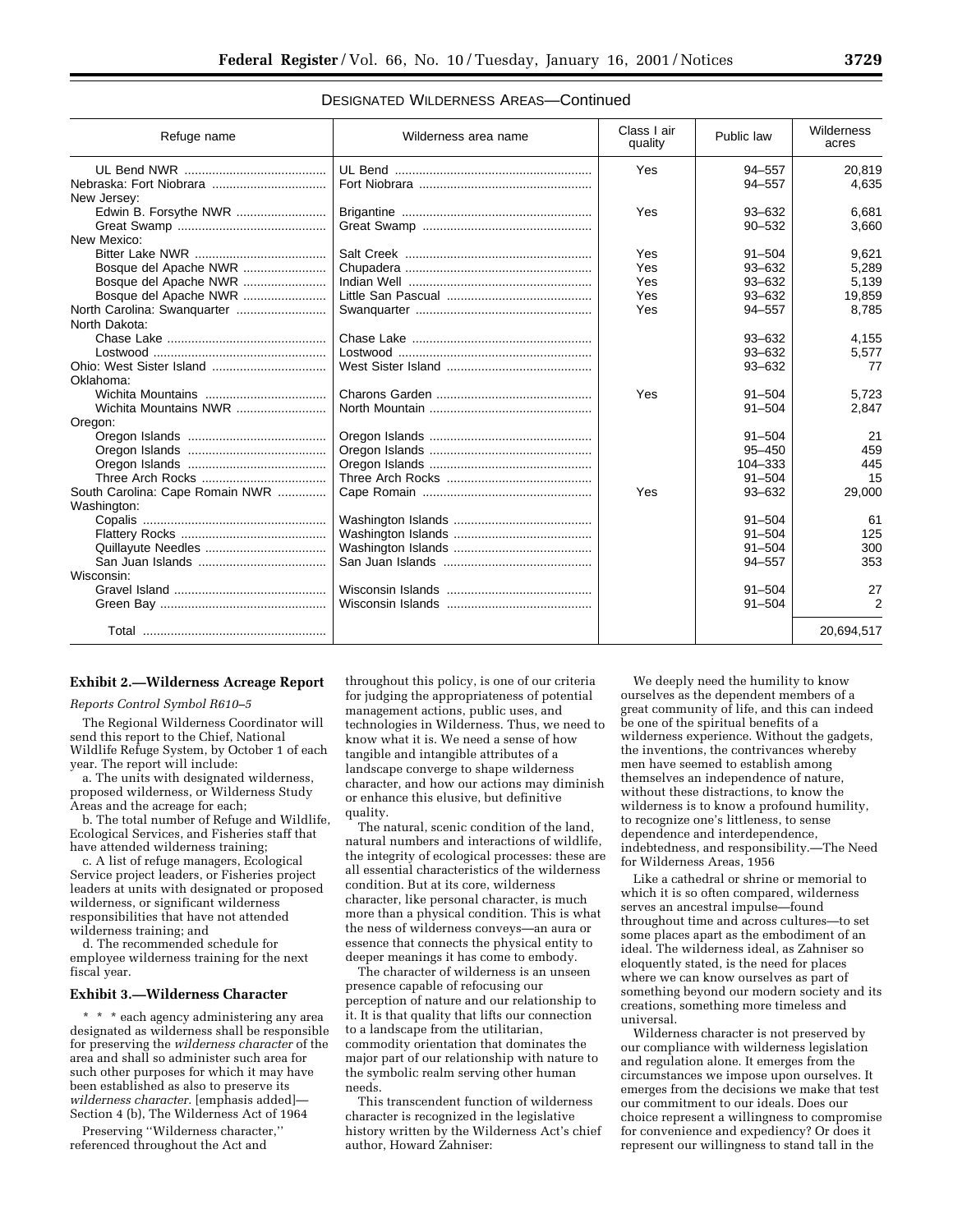arena of controversy, the triumph of principle?

Every management decision against an action or technology that might degrade the wilderness condition serves to uphold and strengthen the character it is seen to have. Every decision to forgo actions, technologies, or conveniences that have no seeming physical impact but detract from our commitment to wilderness as a place set apart enhances wilderness and agency character more, because sacrifice for an ideal is the strongest gesture of respect.

The Wilderness Act provides guidance for such decisions. But beyond its listing of certain allowed and prohibited uses, much ambiguity remains. Like the stewards of the Saint Paul Cathedral, Arlington Cemetery, or the Viet Nam Memorial, we have few objective criteria, and no standard metric with which to quantify or evaluate actions that enhance or detract from the character of our nation's natural sacred places. This is the unique challenge of wilderness management, preserving what is unseen and unmeasurable.

But Zahniser's words suggest that chief among our criteria should be the purpose of the action, the spirit in which it is carried out, and the effect it will have on our way of thinking. Will the action reinforce the primacy of our uses and benefits, our convenience and expediency? Or will it serve to affirm our role as humble, respectful guests and servants of the landscape? As the criteria we choose shapes the character of wilderness, so it shapes our character as stewards.

Consider a proposed habitat modification. If its purpose is to aid the survival of an endangered species, the action is congruent with the character of wilderness. But the same action, intended to increase the population of a preferred game species, violates the idea of respect for natural processes. Similarly, use of a wheelchair by the disabled is within the spirit of wilderness use, while a mountain bike, at the same level of technology, is not.

Wallace Stegner called Wilderness America's ''geography of hope''—the hope for an undiminished future. Nowhere is this stewardship ideal expressed more visibly, nowhere is it made more apprehensible than in those remnant landscapes we allow to be wild and free. Free of our tendency to dominate and bend nature to our purposes. Thus free to inspire thinking outside the context of our uses, and beyond the boundary of our life and lifetime.

This convergence of vision and restraint is the source and symbolism of wilderness character. It is that essential being of the land which evokes what Zahniser described as the spiritual benefit of the wilderness experience. It is that quality that transcends physical boundaries to touch the millions who will never come, but who find inspiration and hope just in knowing some places are—and will always be—wild and free.

# **Exhibit 4.—Minimum Requirement Decision Guide**

**Note:** Exhibit 4 is not printed in the **Federal Register**. It is available on the internet at *http://www.wilderness.net/ carhart/docs/min req dec guide.PDF* and by written request to: National Wildlife Refuge System, U.S. Fish and Wildlife Service, 4401 North Fairfax Drive, Room 670, Arlington, Virginia 22003.

# **Exhibit 5.—Light and Noise Pollution**

### *Protection of Dark Night Skies*

Dark night skies, unpolluted by manmade light, are integral to the wilderness experience and allow visitors to fully appreciate the stars and planets. Dark night skies are essential to some wildlife. We will cooperate with neighbors and local government agencies to minimize the

intrusion of artificial light in wilderness areas.

### *Noise Pollution*

We will strive to preserve the natural quiet and the natural sounds associated with wilderness (for example, the sounds of the winds in the trees or the howl of a wolf). We should monitor activities causing excessive or unnecessary unnatural sounds in and adjacent to wilderness areas, including lowelevation aircraft overflights. We will take action to prevent or minimize unnatural sounds that adversely affect wilderness resources or values or visitors' enjoyment of them.

### **Exhibit 6.—Leave No Trace**

# *Memorandum of Understanding*

**Note:** Exhibit 6 is not printed in the **Federal Register**. It is available on the internet at *http://refuges.fws.gov/library/* or by written request to: National Wildlife Refuge System, U.S. Fish and Wildlife Service, 4401 North Fairfax Drive, Room 670, Arlington, Virginia 22003.

# **Exhibit 7.—Primary Interpretive Themes for Wilderness**

Interpretation provides opportunities for people to forge intellectual and emotional connections to the meanings inherent in wilderness resources. Interpretive themes communicate specific messages based upon the significance of the wilderness resource and experience to the American people. They are the stories through which we convey the values of wilderness to the public. These themes connect wilderness to larger ideas as well as universal meanings and values. They are the building blocks on which we base interpretive products and services for wilderness. The interpretive themes for wilderness areas are:

# PRIMARY INTERPRETIVE THEMES FOR WILDERNESS EDUCATION

| Theme A | The concept of wilderness, codified in law, originated in the United States with the conviction that some wild land<br>resources are most valuable to Americans left in their natural state (e.g. social, scientific, economic, edu-                                                                                                                                                                                                |
|---------|-------------------------------------------------------------------------------------------------------------------------------------------------------------------------------------------------------------------------------------------------------------------------------------------------------------------------------------------------------------------------------------------------------------------------------------|
| Theme B | cational, recreational, and cultural value).<br>As a foundation for healthy and diverse ecosystems, officially designated wilderness and other remaining wild<br>lands provide critical habitat for rare and endangered species and play a significant role in the overall health of<br>natural systems worldwide (e.g. watersheds, air quality).                                                                                   |
| Theme C | By law, we manage wilderness differently than other federal lands in order to retain its primeval character and<br>preserve wilderness as a special place for humans to examine their relationship to the natural world.                                                                                                                                                                                                            |
| Theme D | Wilderness offers opportunities for personal renewal, inspiration, artistic expression, pride of ownership of our<br>shared heritage, and the prospect of hope for the future. Wilderness has inspired and continues to inspire a<br>distinctive genre of literature and art, enriching millions of lives in the United States and around the world.                                                                                |
| Theme E | Wilderness provides opportunities for physical and mental challenge, risk and reward, renewal, self-reliance, soli-<br>tude, and serves as a haven from the pressures of modern society (e.g. exploration, discovery, and recreation).                                                                                                                                                                                              |
| Theme F | The survival of wilderness depends on individual and societal commitment to the idea of wilderness and on ap-<br>propriate visitor use, behavior, and values (e.g. appreciation, values, skills).                                                                                                                                                                                                                                   |
| Theme G | Wilderness provides a unique setting for teaching ecosystem stewardship as well as science, math, literature, art<br>and other subjects using an interdisciplinary approach (e.g. civics, outdoor skills, music, and others).                                                                                                                                                                                                       |
| Theme H | Wilderness contains primitive areas relatively undisturbed by human activities where scientific research may re-<br>veal information about natural processes and living systems that may have wide-ranging applications and may<br>serve as global indicators of ecological change.                                                                                                                                                 |
|         | Cultural and archeological sites found in wilderness can provide a more complete picture of human history and<br>culture. (This includes indigenous peoples, conquests, colonialism and resistance, freedom, independence, and<br>ingenuity, a sense of connectedness, stewardship, and human survival.)                                                                                                                            |
| Theme J | The Wilderness Act created a National Wilderness Preservation System that preserves some of the most unique<br>ecological, geological, scientific, scenic, and historical values in the National Park System, the National Wildlife<br>Refuge System, National Forest System, and in public lands administered by the Bureau of Land Management,<br>and that the public and Congress have determined to require special protection. |